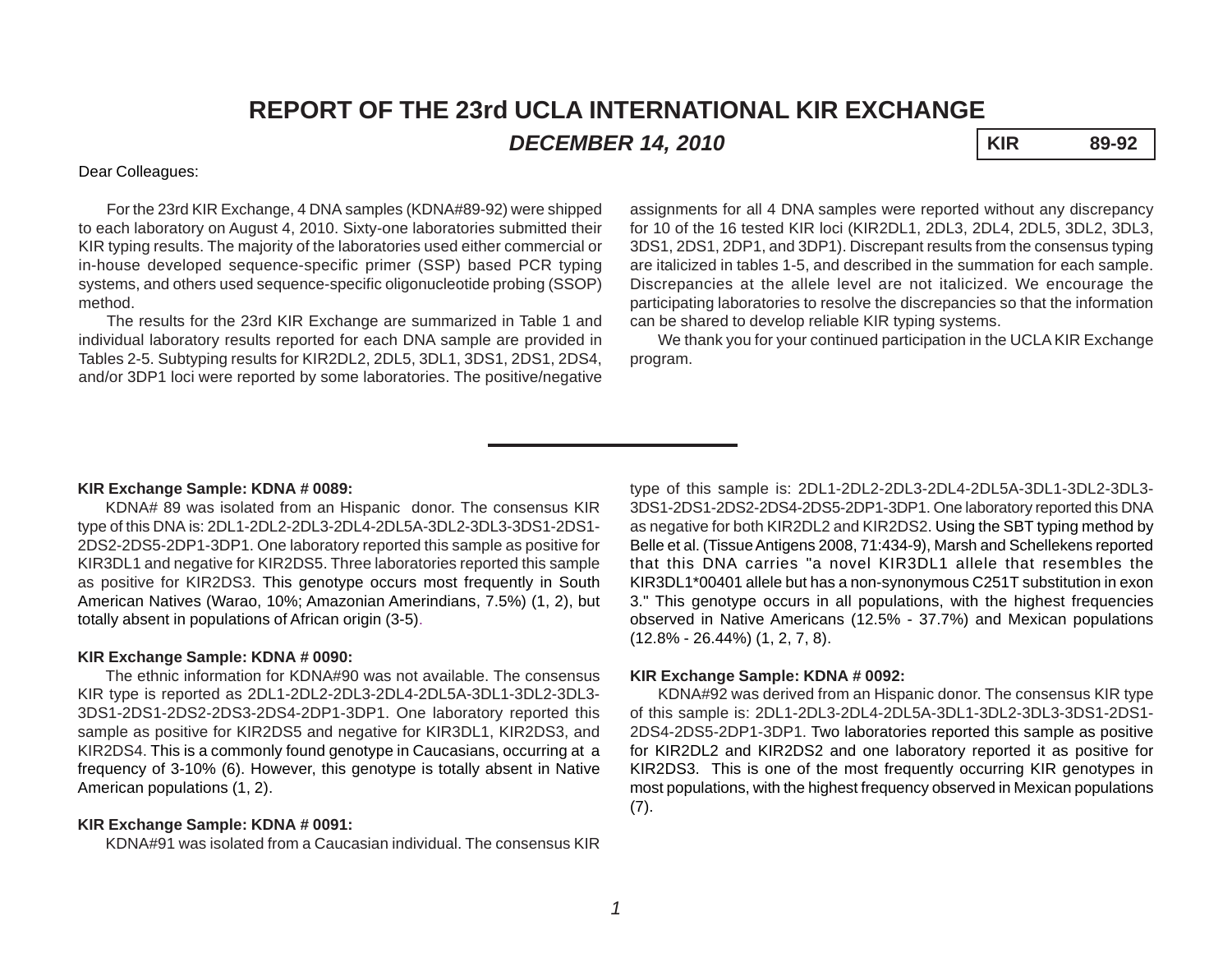### **References**

- 1. Gendzekhadze, K., P. J. Norman, L. Abi-Rached, Z. Layrisse, and P. Parham. 2006. High KIR diversity in Amerindians is maintained using few gene-content haplotypes. *Immunogenetics 58:474*.
- 2. Ewerton, P. D., M. Leite Mde, M. Magalhaes, L. Sena, and E. J. Melo dos Santos. 2007. Amazonian Amerindians exhibit high variability of KIR profiles. *Immunogenetics 59:625*.
- 3. Denis L, Sivula J, Gourraud PA, Kerdudou N, Chout R, Ricard C, Moisan JP, Gagne K, Partanen J, Bignon JD. 2005. Genetic diversity of KIR natural killer cell markers in populations from France, Guadeloupe, Finland, Senegal and Reunion. *Tissue Antigens* 66: 267-276.
- 4. Du, Z., D. W. Gjertson, E. F. Reed, and R. Rajalingam. 2007. Receptorligand analyses define minimal killer cell Ig-like receptor (KIR) in humans. *Immunogenetics 59:1*.
- 5. Norman, P. J., C. V. Carrington, M. Byng, L. D. Maxwell, M. D. Curran, H. A. Stephens, D. Chandanayingyong, D. H. Verity, K. Hameed, D. D. Ramdath, and R. W. Vaughan. 2002. Natural killer cell immunoglobulinlike receptor (KIR) locus profiles in African and South Asian populations. *Genes Immun 3:86*.
- 6. Yawata, M., N. Yawata, L. Abi-Rached, and P. Parham. 2002. Variation within the human killer cell immunoglobulin-like receptor (KIR) gene family. *Crit Rev Immunol 22:463*.
- 7. Gutierrez-Rodriguez, M. E., L. Sandoval-Ramirez, M. Diaz-Flores, S. G. Marsh, A. Valladares-Salgado, J. A. Madrigal, J. M. Mejia-Arangure, C. A. Garcia, A. Huerta-Zepeda, B. Ibarra-Cortes, C. Ortega-Camarillo, and M. Cruz. 2006. KIR gene in ethnic and Mestizo populations from Mexico. *Hum Immunol 67:85*.
- 8. Flores, A. C., C. Y. Marcos, N. Paladino, M. Capucchio, G. Theiler, L. Arruvito, R. Pardo, A. Habegger, F. Williams, D. Middleton, and L. Fainboim. 2007. KIR genes polymorphism in Argentinean Caucasoid and Amerindian populations. *Tissue Antigens 69:568*.

## *Arlene Locke, Marie Lau, Elaine F. Reed, and Rajalingam Raja NEXT MAILING DATE: February 2, 2011*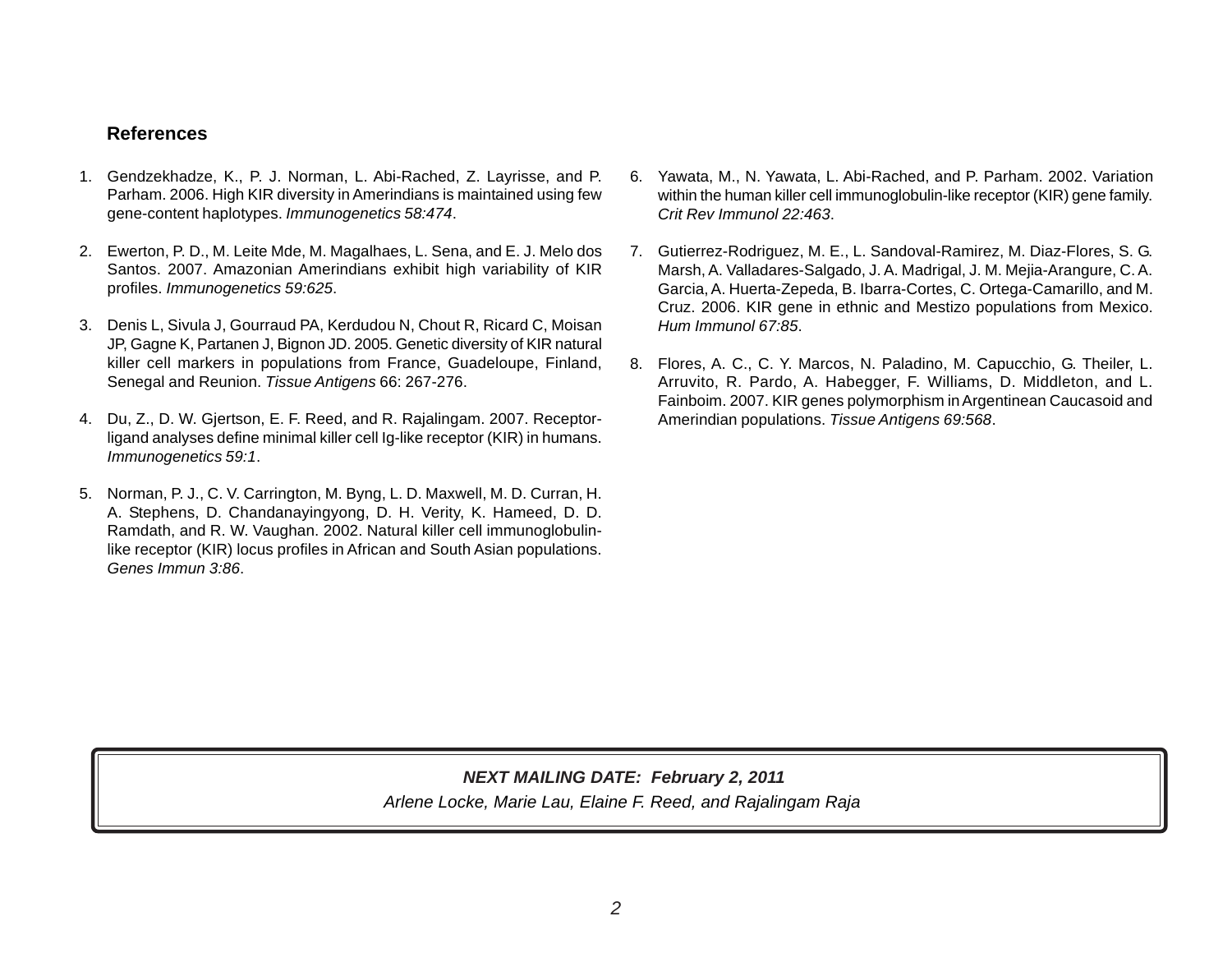|                   |            |                       |             |                                                          |            |                      | Table 1. Summary of the 23rd KIR Exchange (KDNA#89-92) |                                                                    |                      |                      |                          |                               |                               |             |                                                                                                                                                                                                                                          |                              |                      |                                                                                                                                                                                                       |
|-------------------|------------|-----------------------|-------------|----------------------------------------------------------|------------|----------------------|--------------------------------------------------------|--------------------------------------------------------------------|----------------------|----------------------|--------------------------|-------------------------------|-------------------------------|-------------|------------------------------------------------------------------------------------------------------------------------------------------------------------------------------------------------------------------------------------------|------------------------------|----------------------|-------------------------------------------------------------------------------------------------------------------------------------------------------------------------------------------------------|
| <b>KIR</b><br>Ex. | <b>DNA</b> | $#$ reporting<br>labs | <b>2DL1</b> | <b>2DL2</b>                                              | 2DL3       | <b>2DL4</b>          | <b>2DL5</b>                                            | 3DL1                                                               | 3DL <sub>2</sub>     | 3DL3                 | 3DS1                     | <b>2DS1</b>                   | <b>2DS2</b>                   | <b>2DS3</b> | <b>2DS4</b>                                                                                                                                                                                                                              | 2DS5                         | 2DP1                 | 3DP1                                                                                                                                                                                                  |
|                   | #0089      | 61                    | <b>POS</b>  | <b>POS</b><br>*001-*003/<br>$*005$ [2]                   | <b>POS</b> | <b>POS</b><br>NT [2] | lpos<br>A [16]<br>A*001/ *005 [3]<br>A*001 [2]         | <b>NEG</b><br>NT [1]<br>POS [1]                                    | lpos<br>NT [1]       | <b>POS</b><br>NT [2] | <b>POS</b><br>*01301 [1] | <b>POS</b><br>*002-*004 [2]   | <b>POS</b>                    | <b>NEG</b>  | <b>INEG</b><br>POS [3] *001-*002 [1]                                                                                                                                                                                                     | <b>POS</b><br>NEG [1] NT [3] | <b>POS</b>           | <b>POS</b><br>*001/ *002/ *004,<br>*003 [6]<br>FULL, DEL [2]<br>*001- *004 [1]<br>*001/ *002/ *004,<br>*00301/ *00302 [1]<br>*001/ *002/ *004/<br>*007, *003/ *005/<br>*006 [1]<br>*003 [1]<br>NT [3] |
| #23               | #0090      | 61                    | <b>POS</b>  | POS<br>*001-*005 [2]                                     | <b>POS</b> | <b>POS</b><br>NT [2] | <b>POS</b><br>A [16]<br>A*001/ *005 [3]<br>A*005 [2]   | <b>POS</b><br>*002 [2]<br>*001/ *015/ *056/<br>*057 [1]<br>NEG [1] | <b>POS</b><br>NT[1]  | <b>POS</b><br>NT [2] | <b>POS</b><br>*01301 [1] | POS<br>*002-*004 [2]          | <b>POS</b>                    | <b>POS</b>  | <b>POS</b><br>NEG [1] *001/ *002 [11]<br><b>FULL [7]</b><br>$*001$ [5]<br>*00101-*00103 [2]<br><b>DEL</b> [1]<br><b>NEG</b> [1]                                                                                                          | <b>NEG</b><br>POS [1] NT [3] | <b>POS</b>           | <b>POS</b><br>*001/ *002/ *004,<br>*003 [6]<br>FULL/DEL [2]<br>*001/ *002/ *004,<br>*00301/ *00302 [1]<br>*001/ *002/ *004/<br>*007, *003/ *005/<br>*006 [1]<br>*001-*004 [1]<br>*003 [1]<br>NT [3]   |
|                   | #0091      | 61                    | <b>POS</b>  | <b>POS</b><br>*001-*003/<br>$*005$ [2]<br><b>NEG [1]</b> | <b>POS</b> | POS<br>NT [2]        | <b>POS</b><br>A [16]<br>A*001/ *005 [3]<br>A*001 [2]   | <b>POS</b><br>*001/ *004/ *015/<br>*056/ *057 [1]<br>*00401 [1]    | <b>POS</b><br>NT [1] | <b>POS</b><br>NT [2] | <b>POS</b><br>*01301 [1] | POS<br>*002- *004 [2] NEG [1] | <b>POS</b>                    | <b>NEG</b>  | <b>POS</b><br><b>DEL [8]</b><br>*003-*007 [7]<br>*003/ *004/ *006/<br>*007 [3]<br>*003/ *004/ *006/<br>*007/ *009 [3]<br>*00103, *003/ *004/<br>*006-*009 [2]<br>*001/ *002 [1]<br>*003/ *004/ *006 [1]<br>*003/ *004/ *006-<br>*009 [1] | <b>POS</b>                   | <b>POS</b><br>NT [3] | POS<br>*001/ *002/ *004,<br>*003 [6]<br>FULL, DEL [2]<br>*003 [2]<br>*001-*004 [1]<br>*001/ *002/ *004,<br>*00301/ *00302 [1]<br>*001/ *002/ *004/<br>*007, *003/ *005/<br>$*006$ [1]<br>NT [3]       |
|                   | #0092      | 61                    | lpos        | <b>NEG</b><br>POS[2]                                     | <b>POS</b> | <b>POS</b><br>NT [2] | <b>POS</b><br>A [16]<br>*001-*005 [3]<br>*001 [2]      | <b>POS</b><br>*01502 [2]<br>*001/ *015/ *056/<br>$*057$ [1]        | lpos<br>NT[1]        | <b>POS</b><br>NT [2] | <b>POS</b><br>*01301 [1] | <b>POS</b><br>*002-*004 [2]   | <b>NEG</b><br>POS [2] POS [1] | <b>NEG</b>  | <b>POS</b><br>*001-*002 [11]<br><b>FULL [7]</b><br>$*001$ [5]<br>*00101-*00103 [2]<br>*003-*007 [1]<br><b>DEL</b> [1]                                                                                                                    | <b>POS</b>                   | <b>POS</b><br>NT [3] | <b>POS</b><br>*003 [15]<br>*003/ *005/ *006 [2]<br><b>DEL [2]</b><br>NT [3]                                                                                                                           |

#### **KEY for Table 1**

[ ] - number of labs reporting allele assignment/POS/NEG/NT

- POS Presence of gene
- NEG Absence of gene
- NT Not typed

italics - assignment different from consensus

#### **KEY for Tables 2-5**

italics - assignment different from consensus

SSP - Sequence-specific priming-based typing

SSOP - Sequence-specific oligonucleotide probing-based typing

RSSOP - Reverse Sequence-specific oligonucleotide probing-based typing

SBT - Sequencing-based typing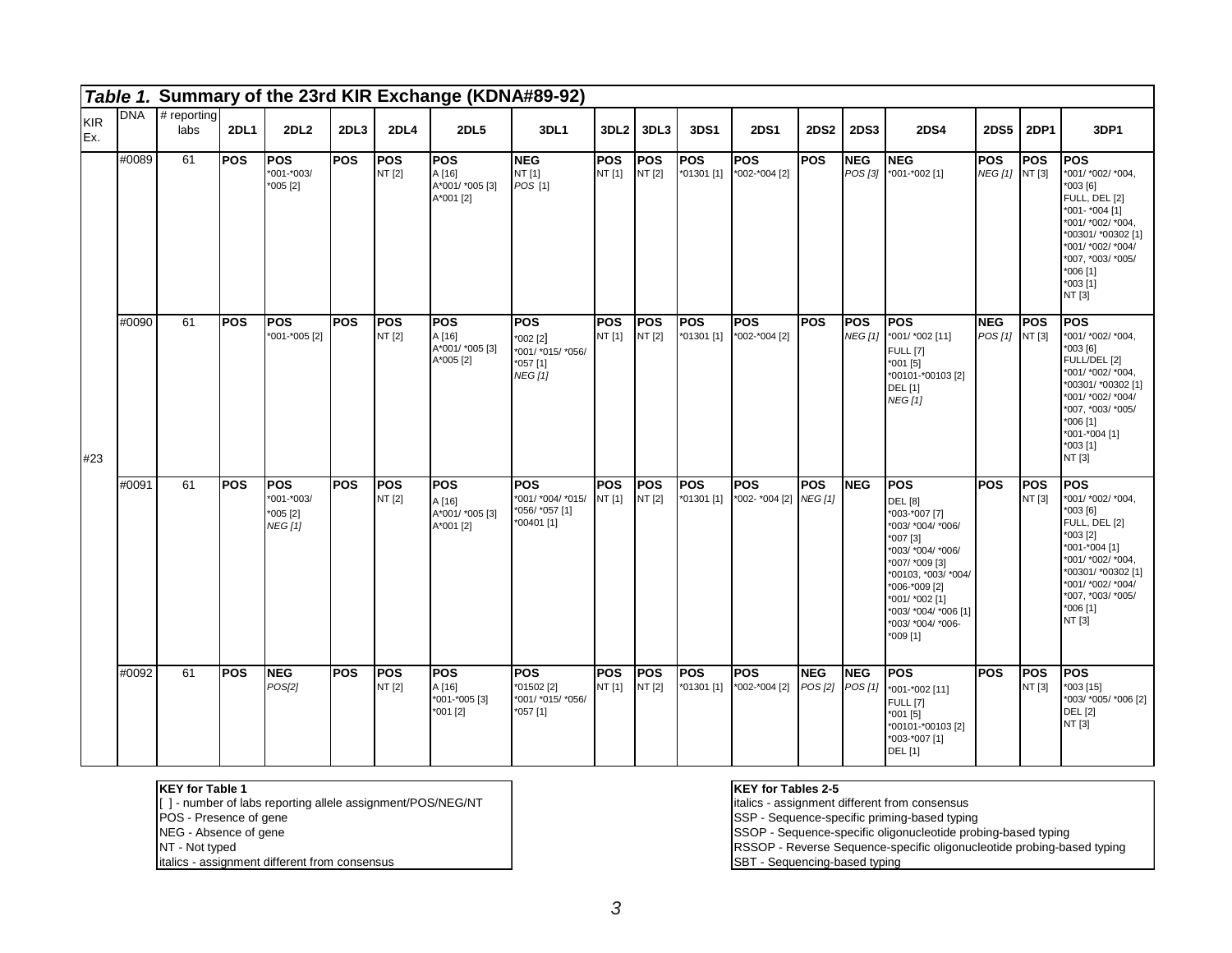|      | Table 2. KIR Exchange Sample: KDNA #89 (Hispanic) |             |                    |            |             |                   |                          |                  |            |             |             |             |                          |                          |                   |            |                                          |                          |
|------|---------------------------------------------------|-------------|--------------------|------------|-------------|-------------------|--------------------------|------------------|------------|-------------|-------------|-------------|--------------------------|--------------------------|-------------------|------------|------------------------------------------|--------------------------|
|      | <b>CTR Investigator Name</b>                      | <b>2DL1</b> | <b>2DL2</b>        | 2DL3       | <b>2DL4</b> | <b>2DL5</b>       | 3DL1                     | 3DL <sub>2</sub> | 3DL3       | <b>3DS1</b> | <b>2DS1</b> | <b>2DS2</b> | <b>2DS3</b>              | <b>2DS4</b>              | <b>2DS5</b>       | 2DP1       | 3DP1                                     | <b>METHOD</b>            |
| 5488 | Adams, Sharon                                     | POS         | POS                | POS        | POS         | Α                 | <b>NEG</b>               | POS              | POS        | POS         | POS         | POS         | <b>NEG</b>               | <b>NEG</b>               | POS               | POS        | POS                                      | <b>SSP</b>               |
|      |                                                   |             |                    |            |             |                   |                          |                  |            |             |             |             |                          |                          |                   |            |                                          |                          |
|      | 8050 Baxter-Lowe, Lee                             | POS         | POS                | POS        | POS         | A*001/ *005       | <b>NEG</b>               | POS              | POS        | POS         | POS         | POS         | <b>NEG</b>               | <b>NEG</b>               | POS               | POS        | POS                                      | SSP                      |
|      |                                                   |             |                    |            |             |                   |                          |                  |            |             |             |             |                          |                          |                   |            | *001/*002/<br>*004/ *007,<br>*003/ *005/ |                          |
|      | 8025 Carrington&Marti                             | POS         | POS                | POS        | POS         | Α                 | <b>NEG</b>               | POS              | POS        | POS         | POS         | POS         | <b>NEG</b>               | <b>NEG</b>               | POS               | POS        | *006                                     | <b>SSP</b>               |
|      | 785 Chan, Soh Ha                                  | POS         | POS                | POS        | POS         | POS               | <b>NEG</b>               | POS              | POS        | POS         | POS         | POS         | <b>NEG</b>               | NEG                      | POS               | POS        | POS                                      | <b>RT-PCR</b>            |
| 3224 | Chen, Dong-Feng                                   | POS         | POS                | POS        | POS         | POS               | <b>NEG</b>               | POS              | POS        | POS         | POS         | POS         | <b>NEG</b>               | <b>NEG</b>               | POS               | POS        | POS                                      | SSP,SSOP                 |
| 124  | Christiansen&Wit                                  | POS         | POS                | POS        | POS         | POS               | <b>NT</b>                | POS              | POS        | POS         | POS         | POS         | <b>NEG</b>               | <b>NEG</b>               | POS               | NT         | <b>NT</b>                                | <b>MULTIPLEX SSP</b>     |
|      |                                                   |             |                    |            |             |                   |                          |                  |            |             | $*002-$     |             |                          |                          |                   |            |                                          |                          |
|      | 3632 Colombe, Beth                                | POS         | POS                | POS        | POS         | Α                 | <b>NEG</b>               | POS              | POS        | POS         | $*004$      | POS         | <b>NEG</b>               | <b>NEG</b>               | POS               | POS        | POS                                      | <b>SSP</b>               |
|      |                                                   |             |                    |            |             |                   |                          |                  |            |             |             |             |                          | $*001/$                  |                   |            | POS                                      |                          |
| 189  | Crowe, Deborah                                    | POS<br>POS  | POS<br>POS         | POS<br>POS | POS<br>POS  | A*001/*005<br>POS | POS<br><b>NEG</b>        | POS<br>POS       | POS<br>POS | POS<br>POS  | POS<br>POS  | POS<br>POS  | POS<br><b>POS</b>        | *002<br><b>NEG</b>       | <b>NEG</b><br>POS | POS<br>POS | POS                                      | SSP<br><b>SSOP</b>       |
|      | 8030 Davidson&Poulto                              |             |                    |            |             |                   |                          |                  |            |             |             |             |                          |                          |                   |            | *001/ *002/                              |                          |
|      | 8031 Dinauer, David                               | POS         | POS                | POS        | POS         | A                 | <b>NEG</b>               | POS              | POS        | POS         | POS         | POS         | <b>NEG</b>               | <b>NEG</b>               | POS               | POS        | *004, *003                               | <b>SSP</b>               |
|      | 3186 Dunckley, Heathe                             | POS         | POS                | POS        | POS         | POS               | <b>NEG</b>               | POS              | POS        | POS         | POS         | POS         | NEG                      | <b>NEG</b>               | POS               | POS        | POS                                      | SSP                      |
| 4251 | Ellis, Thomas                                     | POS         | POS                | POS        | POS         | POS               | <b>NEG</b>               | POS              | POS        | POS         | POS         | POS         | <b>NEG</b>               | NEG                      | POS               | POS        | POS                                      | SSOP                     |
| 8051 | Endres, Robert                                    | POS         | POS                | POS        | POS         | Α                 | <b>NEG</b>               | POS              | POS        | POS         | POS         | POS         | <b>NEG</b>               | <b>NEG</b>               | POS               | POS        | $*001 - *004$                            | <b>SSP</b>               |
|      |                                                   |             |                    |            |             |                   |                          |                  |            |             |             |             |                          |                          |                   |            | *001/ *002/                              |                          |
|      | 2549 Fagoaga, Omar                                | POS         | POS                | POS        | POS         | Α                 | <b>NEG</b>               | POS              | POS        | POS         | POS         | POS         | <b>NEG</b>               | <b>NEG</b>               | POS               | POS        | $*004, *003$                             | SSP                      |
|      | 8038 Fernandez-Vina&                              | POS         | POS                | POS        | POS         | POS               | <b>NEG</b>               | POS              | POS        | POS         | POS         | POS         | <b>NEG</b>               | <b>NEG</b>               | POS               | POS        | POS                                      | <b>SSOP</b>              |
| 762  | Fischer&Mayr                                      | POS         | POS                | POS        | POS         | Α                 | <b>NEG</b>               | POS              | POS        | POS         | POS         | POS         | <b>NEG</b>               | <b>NEG</b>               | POS               | POS        | POS                                      | <b>SSP</b>               |
| 8026 | Gardiner, Clair M.                                | POS         | POS                | POS        | POS         | POS               | <b>NEG</b>               | POS              | POS        | POS         | POS         | POS         | <b>NEG</b>               | <b>NEG</b>               | POS               | POS        | $*003$                                   | <b>SSP</b>               |
| 8036 | Gillespie, Kathleen                               | POS         | POS                | POS        | POS         | POS               | <b>NEG</b>               | POS              | POS        | POS         | POS         | POS         | <b>NEG</b>               | NEG                      | POS               | POS        | POS                                      | <b>SSP</b>               |
| 8040 | Gladman/Pellett/P                                 | POS         | POS                | POS        | POS         | POS               | <b>NEG</b>               | POS              | POS        | POS         | POS         | POS         | <b>NEG</b>               | NEG                      | POS               | POS        | POS                                      | $\overline{\text{SSP}}$  |
| 234  | Gomez, Carmen                                     | POS         | POS                | POS        | POS         | POS               | <b>NEG</b>               | POS              | POS        | POS         | POS         | POS         | <b>NEG</b>               | <b>NEG</b>               | POS               | POS        | POS                                      | <b>SSOP</b>              |
| 1694 | Gottwald&Hesse                                    | POS         | POS                | POS        | POS         | POS               | <b>NEG</b>               | POS              | POS        | POS         | POS         | POS         | <b>NEG</b>               | <b>NEG</b>               | POS               | POS        | POS                                      | <b>SSP</b>               |
| 4985 | Graff, Ralph J.                                   | POS         | POS                | POS        | POS         | Α                 | <b>NEG</b>               | POS              | POS        | POS         | POS         | POS         | <b>NEG</b>               | <b>NEG</b>               | POS               | POS        | POS                                      | <b>SSP</b>               |
| 8041 | Han, Hoon                                         | POS         | POS                | POS        | POS         | POS               | <b>NEG</b>               | POS              | POS        | POS         | POS         | POS         | <b>NEG</b>               | NEG                      | POS               | POS        | POS                                      | <b>SSP</b>               |
| 1461 | Hidajat, M.                                       | POS         | POS                | POS        | POS         | Α                 | <b>NEG</b>               | POS              | POS        | POS         | POS         | POS         | POS                      | <b>NEG</b>               | POS               | POS        | POS                                      | <b>SSP</b>               |
| 5000 | Hsu, Susan H.                                     | POS         | POS                | POS        | POS         | POS               | NEG                      | POS              | POS        | POS         | POS         | POS         | <b>NEG</b>               | NEG                      | POS               | POS        | POS                                      | SSOP,SSP                 |
| 2344 | Hurley&Hartzman                                   | POS         | POS                | POS        | POS<br>POS  | POS<br>POS        | <b>NEG</b>               | POS<br>POS       | POS        | POS         | POS         | POS         | <b>NEG</b>               | NEG                      | POS               | POS        | POS                                      | SSP, SSOP                |
| 3261 | Iwaki, Yui                                        | POS<br>POS  | POS<br>POS         | POS<br>POS | POS         | POS               | <b>NEG</b><br><b>NEG</b> | POS              | POS<br>POS | POS<br>POS  | POS<br>POS  | POS<br>POS  | <b>NEG</b><br><b>NEG</b> | <b>NEG</b><br><b>NEG</b> | POS<br>POS        | POS<br>POS | POS<br>POS                               | <b>SSP</b>               |
|      | 4337 Kim, Tai-Gyu                                 | POS         | POS                | POS        | POS         | POS               | <b>NEG</b>               | POS              | POS        | POS         | POS         | POS         | <b>NEG</b>               |                          | POS               | POS        | POS                                      | <b>SSP</b><br><b>SSP</b> |
|      | 836 KuKuruga, Debor                               |             |                    |            |             |                   |                          |                  |            |             |             |             |                          | <b>NEG</b>               |                   |            |                                          | <b>MULTIPLEX</b>         |
|      | 8046 Kusnierczyk, Piot                            | POS         | POS                | POS        | POS         | POS               | <b>NEG</b>               | POS              | POS        | POS         | POS         | POS         | <b>NEG</b>               | <b>NEG</b>               | POS               | <b>NT</b>  | <b>NT</b>                                | SSP,SSP                  |
| 8061 | Lanzer, G.                                        | POS         | POS                | POS        | POS         | POS               | <b>NEG</b>               | POS              | POS        | POS         | POS         | POS         | <b>NEG</b>               | <b>NEG</b>               | POS               | POS        | POS                                      | SSP                      |
|      | 278 Lee, Jar-How                                  | POS         | POS                | POS        | POS         | POS               | <b>NEG</b>               | POS              | POS        | POS         | POS         | POS         | <b>NEG</b>               | <b>NEG</b>               | POS               | POS        | POS                                      | SSOP                     |
|      |                                                   |             | $*001-$<br>$*003/$ |            |             |                   |                          |                  |            |             |             |             |                          |                          |                   |            |                                          |                          |
|      | 1108 Linke, Robert                                | POS         | $*005$             | POS        | POS         | POS               | <b>NEG</b>               | POS              | POS        | POS         | POS         | POS         | <b>NEG</b>               | <b>NEG</b>               | POS               | POS        | POS                                      | <b>SSOP</b>              |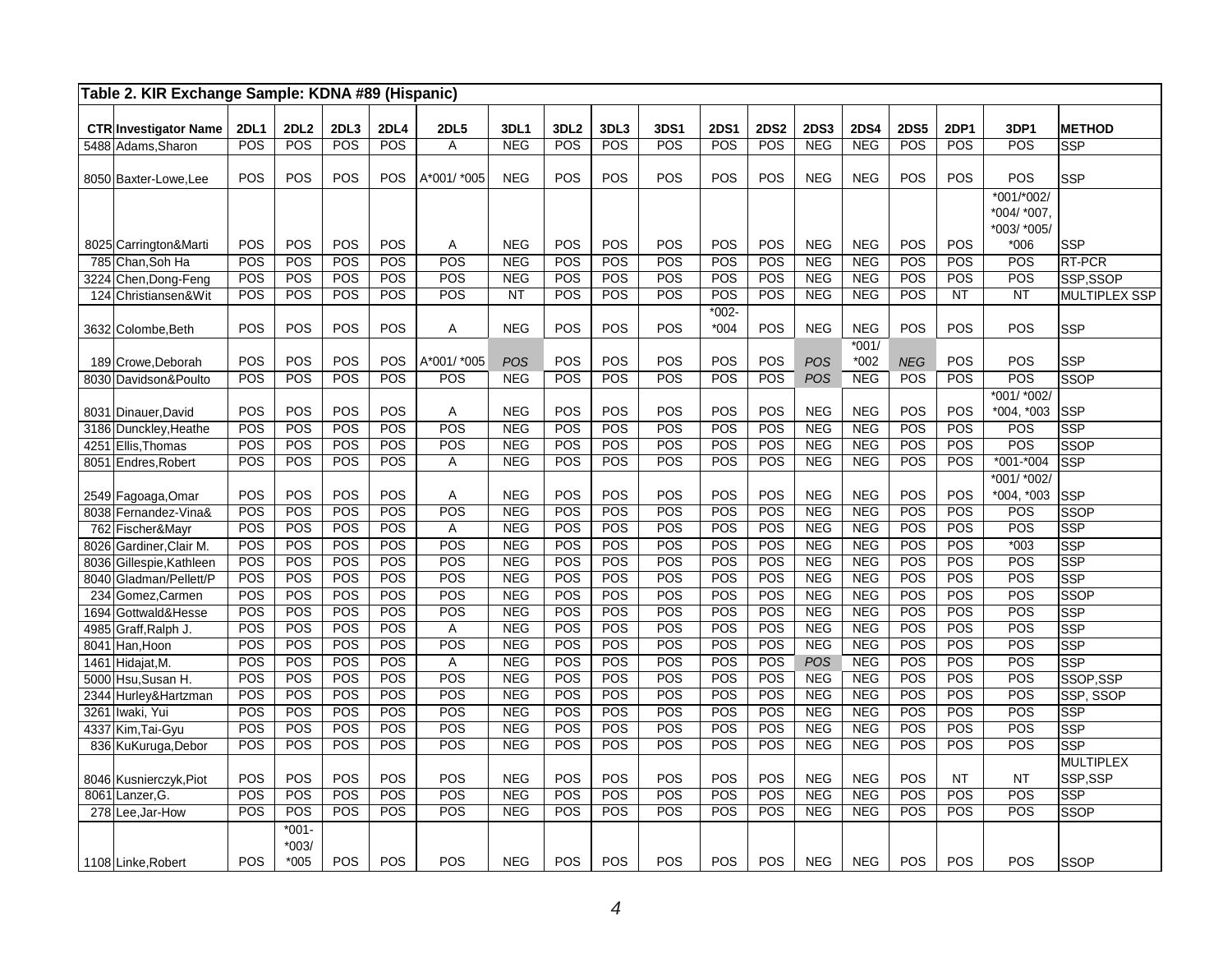|      | Table 2. KIR Exchange Sample: KDNA #89 (Hispanic) |             |                   |            |                   |             |                          |                  |            |            |                  |             |                          |                          |             |                   |             |                         |
|------|---------------------------------------------------|-------------|-------------------|------------|-------------------|-------------|--------------------------|------------------|------------|------------|------------------|-------------|--------------------------|--------------------------|-------------|-------------------|-------------|-------------------------|
|      | <b>CTR Investigator Name</b>                      | <b>2DL1</b> | <b>2DL2</b>       | 2DL3       | <b>2DL4</b>       | <b>2DL5</b> | 3DL1                     | 3DL <sub>2</sub> | 3DL3       | 3DS1       | <b>2DS1</b>      | <b>2DS2</b> | <b>2DS3</b>              | <b>2DS4</b>              | <b>2DS5</b> | <b>2DP1</b>       | 3DP1        | <b>METHOD</b>           |
|      | 8067 Marino, Susan R.                             | POS         | <b>POS</b>        | <b>POS</b> | <b>POS</b>        | A           | <b>NEG</b>               | POS              | <b>POS</b> | <b>POS</b> | POS              | POS         | <b>NEG</b>               | <b>NEG</b>               | <b>POS</b>  | <b>POS</b>        | POS         | SSP,SSOP                |
|      |                                                   |             |                   |            |                   |             |                          |                  |            |            |                  |             |                          |                          |             |                   | *001/ *002/ |                         |
|      | 5142 Marsh, Steven                                | POS         | POS               | POS        | POS               | POS         | <b>NEG</b>               | POS              | POS        | $*01301$   | POS              | POS         | <b>NEG</b>               | <b>NEG</b>               | POS         | POS               | *004, *003  | SSP, SBT                |
|      | 733 Mytilineos, Joanni                            | POS         | <b>POS</b>        | POS        | POS               | <b>POS</b>  | <b>NEG</b>               | <b>POS</b>       | <b>POS</b> | POS        | POS              | POS         | <b>NEG</b>               | <b>NEG</b>               | POS         | POS               | POS         | <b>SSP</b>              |
|      | 8039 Noreen, Harriet                              | POS         | POS               | POS        | POS               | POS         | <b>NEG</b>               | POS              | POS        | POS        | POS              | POS         | <b>NEG</b>               | <b>NEG</b>               | <b>POS</b>  | <b>POS</b>        | POS         | <b>SSOP</b>             |
|      | 8022 Olerup, Olle                                 | POS         | POS               | POS        | POS               | POS         | NEG                      | POS              | POS        | POS        | POS              | POS         | NEG                      | NEG                      | POS         | POS               | POS         | <b>SSP</b>              |
|      | 3966 Permpikul&Vejba                              | POS         | POS               | POS        | POS               | POS         | <b>NEG</b>               | POS              | POS        | POS        | POS              | POS         | <b>NEG</b>               | <b>NEG</b>               | POS         | POS               | POS         | <b>SSP</b>              |
|      | 16 Pidwell/Askar                                  | POS         | POS               | <b>POS</b> | <b>POS</b>        | A           | <b>NEG</b>               | <b>POS</b>       | POS        | <b>POS</b> | POS              | POS         | NEG                      | <b>NEG</b>               | POS         | POS               | POS         | SSOP, SSP               |
|      |                                                   |             | $*001 -$          |            |                   |             |                          |                  |            |            |                  |             |                          |                          |             |                   |             |                         |
|      |                                                   |             | $*003/$           |            |                   |             |                          |                  |            |            |                  |             |                          |                          |             |                   |             |                         |
|      | 8057 Ray&Balazs                                   | POS         | $*005$            | POS        | POS               | POS         | <b>NEG</b>               | POS              | POS        | POS        | POS              | POS         | <b>NEG</b>               | <b>NEG</b>               | POS         | POS               | POS         | <b>SSOP</b>             |
|      | 3753 Reed&Rajalingam                              | POS         | POS               | POS        | POS               | POS         | <b>NEG</b>               | POS              | POS        | <b>POS</b> | POS              | POS         | <b>NEG</b>               | <b>NEG</b>               | POS         | <b>POS</b>        | POS         | <b>SSOP</b>             |
|      |                                                   |             |                   |            |                   |             |                          |                  |            |            |                  |             |                          |                          |             |                   | *001/ *002/ |                         |
|      | 8064 Roberts, Chrissy                             | POS         | POS               | POS        | POS               | POS         | <b>NEG</b>               | POS              | POS        | POS        | POS              | POS         | <b>NEG</b>               | <b>NEG</b>               | POS         | POS               | *004, *003  | WGA-SSP                 |
|      | 8060 Rost&Klein                                   | POS         | POS               | POS        | POS               | POS         | <b>NEG</b>               | POS              | POS        | POS        | POS              | POS         | <b>NEG</b>               | <b>NEG</b>               | POS         | POS               | POS         | <b>SSOP</b>             |
|      |                                                   |             |                   |            |                   |             |                          |                  |            |            |                  |             |                          |                          |             |                   | *001/ *002/ |                         |
|      | 3410 Schroeder, M.L.                              | POS         | POS               | POS        | POS               | Α           | <b>NEG</b>               | POS              | POS        | POS        | POS              | POS         | <b>NEG</b>               | <b>NEG</b>               | POS         | POS               | *004, *003  | <b>SSP</b>              |
|      | 1426 Senitzer, David                              | POS         | POS               | POS        | POS               | A*001       | <b>NEG</b>               | POS              | POS        | POS        | POS              | POS         | <b>NEG</b>               | <b>NEG</b>               | POS         | POS               | POS         | MULTIPLEX SSP           |
|      | 769 Tavoularis, Sofia                             | POS         | POS               | POS        | POS               | $A*001$     | <b>NEG</b>               | POS              | POS        | POS        | POS              | POS         | <b>NEG</b>               | <b>NEG</b>               | POS         | <b>POS</b>        | POS         | SSOP, SSP               |
|      | 230 Thoni, Deborah                                | POS         | POS               | POS<br>POS | <b>POS</b><br>POS | POS<br>POS  | <b>NEG</b><br><b>NEG</b> | POS<br>POS       | POS<br>POS | POS<br>POS | POS<br>POS       | POS<br>POS  | <b>NEG</b><br><b>NEG</b> | <b>NEG</b><br><b>NEG</b> | POS<br>POS  | <b>POS</b><br>POS | POS         | <b>SSOP</b>             |
| 5451 | Tilanus, Marcel                                   | POS<br>POS  | <b>POS</b><br>POS | POS        | <b>POS</b>        | POS         | NEG                      | POS              | POS        | POS        | POS              | POS         | <b>NEG</b>               | <b>NEG</b>               | POS         | POS               | POS<br>POS  | <b>SSOP</b>             |
| 4021 | Trachtenberg, Eliz                                | POS         | POS               | POS        | $\overline{NT}$   | POS         | <b>NEG</b>               | $\overline{NT}$  | <b>NT</b>  | POS        | $\overline{POS}$ | POS         | <b>NEG</b>               | <b>NEG</b>               | POS         | POS               | FULL, DEL   | MALDI-TOF<br><b>SSP</b> |
|      | 8024 Trowsdale, John                              |             |                   |            |                   |             |                          |                  |            |            | $*002-$          |             |                          |                          |             |                   |             |                         |
|      | 5462 Turner, E.V.                                 | POS         | POS               | POS        | POS               | Α           | <b>NEG</b>               | POS              | POS        | POS        | $*004$           | POS         | <b>NEG</b>               | <b>NEG</b>               | POS         | POS               | POS         | <b>SSOP</b>             |
|      |                                                   |             |                   |            |                   |             |                          |                  |            |            |                  |             |                          |                          |             |                   | *001/ *002/ |                         |
|      | 8053 Tyan, Dolly                                  | POS         | POS               | POS        | POS               | Α           | <b>NEG</b>               | POS              | POS        | POS        | POS              | POS         | <b>NEG</b>               | <b>NEG</b>               | POS         | POS               | *004, *003  | SSP,SSOP                |
|      | 8028 Uhrberg, Markus                              | POS         | POS               | <b>POS</b> | NT                | POS         | <b>NEG</b>               | POS              | NT         | <b>POS</b> | POS              | POS         | <b>NEG</b>               | <b>NEG</b>               | <b>POS</b>  | NT                | NT          | <b>SSP</b>              |
|      | 3775 Vidan-Jeras, Blan                            | POS         | POS               | POS        | POS               | Α           | <b>NEG</b>               | POS              | POS        | POS        | POS              | POS         | <b>NEG</b>               | <b>NEG</b>               | POS         | <b>POS</b>        | POS         | <b>SSP</b>              |
|      | 8023 Vilches, Carlos                              | POS         | POS               | POS        | POS               | POS         | <b>NEG</b>               | POS              | POS        | POS        | POS              | POS         | <b>NEG</b>               | <b>NEG</b>               | POS         | POS               | FULL, DEL   | $\overline{\text{SSP}}$ |
|      | 8047 Wassmuth.Ralf                                | POS         | POS               | POS        | <b>POS</b>        | POS         | <b>NEG</b>               | POS              | <b>POS</b> | <b>POS</b> | POS              | POS         | <b>NEG</b>               | <b>NEG</b>               | <b>POS</b>  | POS               | POS         | <b>SSP</b>              |
|      |                                                   |             |                   |            |                   |             |                          |                  |            |            |                  |             |                          |                          |             |                   | *001/ *002/ |                         |
|      |                                                   |             |                   |            |                   |             |                          |                  |            |            |                  |             |                          |                          |             |                   | $*004,$     |                         |
|      |                                                   |             |                   |            |                   |             |                          |                  |            |            |                  |             |                          |                          |             |                   | *00301/     |                         |
|      | 705 Watkins.David I.                              | POS         | POS               | POS        | POS               | A*001/ *005 | <b>NEG</b>               | POS              | POS        | POS        | POS              | POS         | <b>NEG</b>               | <b>NEG</b>               | POS         | <b>POS</b>        | *00302      | <b>SSP</b>              |
|      | 1466 Yu, Neng                                     | POS         | POS               | POS        | POS               | POS         | NEG                      | POS              | <b>POS</b> | POS        | POS              | POS         | <b>NEG</b>               | NEG                      | POS         | <b>POS</b>        | POS         | <b>SSOP</b>             |
|      | 5282 Yu_Neng/UMMHC                                | POS         | POS               | POS        | POS               | POS         | <b>NEG</b>               | POS              | POS        | POS        | POS              | POS         | <b>NEG</b>               | <b>NEG</b>               | POS         | POS               | POS         | <b>SSP</b>              |
|      | 713 Zachary, Andrea                               | POS         | POS               | POS        | POS               | Α           | <b>NEG</b>               | POS              | <b>POS</b> | POS        | POS              | POS         | <b>NEG</b>               | <b>NEG</b>               | POS         | POS               | POS         | <b>SSP</b>              |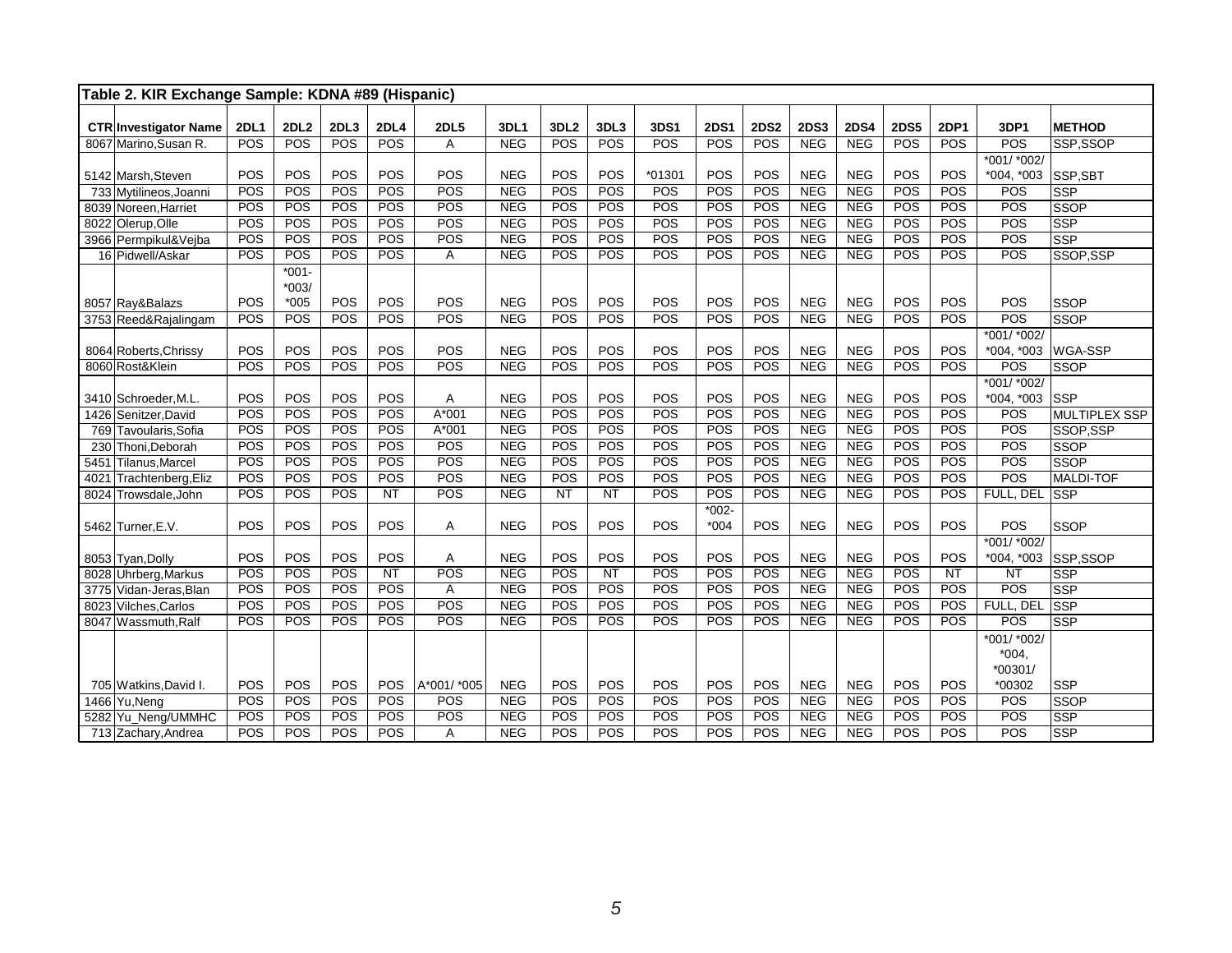| Table 3. KIR Exchange Sample: KDNA #90 (Unknown) |             |             |            |            |             |            |                  |            |            |             |             |             |                  |                   |            |                     |                          |
|--------------------------------------------------|-------------|-------------|------------|------------|-------------|------------|------------------|------------|------------|-------------|-------------|-------------|------------------|-------------------|------------|---------------------|--------------------------|
| <b>CTR Investigator Name</b>                     | <b>2DL1</b> | <b>2DL2</b> | 2DL3       | 2DL4       | <b>2DL5</b> | 3DL1       | 3DL <sub>2</sub> | 3DL3       | 3DS1       | <b>2DS1</b> | <b>2DS2</b> | <b>2DS3</b> | <b>2DS4</b>      | <b>2DS5</b>       | 2DP1       | 3DP1                | <b>METHOD</b>            |
| 5488 Adams, Sharon                               | POS         | POS         | POS        | <b>POS</b> | A           | POS        | $\overline{POS}$ | POS        | POS        | POS         | POS         | POS         | *001/ *002       | <b>NEG</b>        | POS        | POS                 | <b>SSP</b>               |
| 8050 Baxter-Lowe.Lee                             | <b>POS</b>  | POS         | POS        | POS        | A*001/ *005 | POS        | POS              | POS        | POS        | POS         | POS         | POS         | $*001/*002$      | NEG               | POS        | POS                 | <b>SSP</b>               |
|                                                  |             |             |            |            |             |            |                  |            |            |             |             |             |                  |                   |            | *001/ *002/         |                          |
|                                                  |             |             |            |            |             |            |                  |            |            |             |             |             |                  |                   |            | *004/ *007,         |                          |
|                                                  |             |             |            |            |             |            |                  |            |            |             |             |             |                  |                   |            | *003/ *005 ،        |                          |
| 8025 Carrington&Marti                            | POS         | POS         | POS        | POS        | A           | POS        | POS              | POS        | POS        | POS         | POS         | <b>POS</b>  | <b>FULL</b>      | <b>NEG</b>        | <b>POS</b> | $*006$              | <b>SSP</b>               |
| 785 Chan, Soh Ha                                 | POS         | POS         | POS        | POS        | POS         | POS        | POS              | POS        | POS        | POS         | POS         | POS         | POS              | <b>NEG</b>        | POS        | POS                 | <b>RT-PCR</b>            |
| 3224 Chen, Dong-Feng                             | POS         | POS         | POS        | POS        | POS         | POS        | POS              | POS        | POS        | POS         | POS         | POS         | $\overline{POS}$ | <b>NEG</b>        | POS        | POS                 | SSP,SSOP                 |
| 124 Christiansen&Wit                             | POS         | POS         | POS        | POS        | POS         | POS        | <b>POS</b>       | POS        | POS        | POS         | POS         | POS         | POS              | <b>NEG</b>        | <b>NT</b>  | NT                  | <b>MULTIPLEX SSP</b>     |
|                                                  |             |             |            |            |             |            |                  |            |            | $*002-$     |             |             |                  |                   |            |                     |                          |
| 3632 Colombe, Beth                               | POS         | POS         | POS        | POS        | Α           | POS        | POS              | POS        | POS        | $*004$      | POS         | POS         | $*001$           | <b>NEG</b>        | POS        | POS                 | <b>SSP</b>               |
| 189 Crowe, Deborah                               | POS         | POS         | POS        | POS        | A*001/*005  | <b>NEG</b> | POS              | POS        | POS        | POS         | POS         | <b>NEG</b>  | <b>NEG</b>       | <b>POS</b>        | POS        | POS                 | <b>SSP</b>               |
| 8030 Davidson&Poulto                             | POS         | POS         | POS        | POS        | POS         | POS        | POS              | POS        | POS        | POS         | POS         | POS         | POS              | <b>NEG</b>        | POS        | POS<br>*001/ *002/  | <b>SSOP</b>              |
| 8031 Dinauer, David                              | POS         | POS         | POS        | <b>POS</b> | Α           | POS        | POS              | POS        | POS        | POS         | POS         | POS         | *001/ *002       | <b>NEG</b>        | POS        | *004, *003          | <b>SSP</b>               |
| 3186 Dunckley, Heathe                            | POS         | POS         | POS        | POS        | POS         | POS        | POS              | POS        | POS        | POS         | POS         | POS         | POS              | <b>NEG</b>        | POS        | POS                 | <b>SSP</b>               |
| 4251 Ellis, Thomas                               | POS         | POS         | POS        | POS        | POS         | POS        | <b>POS</b>       | POS        | POS        | POS         | POS         | POS         | POS              | <b>NEG</b>        | POS        | POS                 | <b>SSOP</b>              |
| 8051 Endres, Robert                              | POS         | POS         | POS        | POS        | A           | POS        | POS              | POS        | POS        | POS         | POS         | POS         | *001/ *002       | NEG               | POS        | $*001 - 004$        | <b>SSP</b>               |
|                                                  |             |             |            |            |             |            |                  |            |            |             |             |             |                  |                   |            | *001/ *002/         |                          |
| 2549 Fagoaga, Omar                               | POS         | POS         | POS        | POS        | Α           | POS        | POS              | POS        | POS        | POS         | POS         | POS         | *001/ *002       | <b>NEG</b>        | POS        | *004, *003          | <b>SSP</b>               |
| 8038 Fernandez-Vina&                             | POS         | POS         | POS        | POS        | POS         | POS        | POS              | POS        | POS        | POS         | POS         | POS         | POS              | <b>NEG</b>        | POS        | POS                 | <b>SSOP</b>              |
| 762 Fischer&Mayr                                 | POS         | POS         | POS        | POS        | Α           | POS        | POS              | POS        | POS        | POS         | POS         | POS         | $*001/*002$      | NEG               | POS        | POS                 | SSP                      |
| 8026 Gardiner, Clair M.                          | POS         | POS         | POS        | POS        | POS         | POS        | POS              | POS        | POS        | POS         | POS         | POS         | $*001$           | <b>NEG</b>        | POS        | $*003$              | <b>SSP</b>               |
| 8036 Gillespie, Kathleen                         | POS         | POS         | POS        | POS        | POS         | POS        | POS              | POS        | POS        | POS         | POS         | POS         | POS              | <b>NEG</b>        | POS        | POS                 | <b>SSP</b>               |
| 8040 Gladman/Pellett/P                           | POS         | POS         | POS        | POS        | POS         | POS        | POS              | POS        | POS        | POS         | POS         | POS         | POS              | <b>NEG</b>        | POS        | POS                 | <b>SSP</b>               |
| 234 Gomez, Carmen                                | POS         | POS         | POS        | POS        | POS         | POS        | POS              | POS        | POS        | POS         | POS         | POS         | POS              | <b>NEG</b>        | POS        | POS                 | <b>SSOP</b>              |
| 1694 Gottwald&Hesse                              | POS         | POS         | POS        | POS        | POS         | POS        | POS              | POS        | POS        | POS         | POS         | POS         | POS              | <b>NEG</b>        | POS        | POS                 | <b>SSP</b>               |
| 4985 Graff, Ralph J.                             | POS         | POS         | POS        | POS        | Α           | POS        | POS              | POS        | POS        | POS         | POS         | POS         | *001/ *002       | <b>NEG</b>        | POS        | POS                 | <b>SSP</b>               |
| 8041 Han, Hoon                                   | POS         | POS         | POS        | POS        | POS         | POS        | POS              | POS        | POS        | POS         | POS         | POS         | $*001/*002$      | <b>NEG</b>        | POS        | POS                 | <b>SSP</b>               |
| 1461 Hidajat, M.                                 | POS         | POS         | POS        | POS        | A           | POS        | POS              | POS        | POS        | POS         | POS         | POS         | DEL              | <b>NEG</b>        | POS        | POS                 | <b>SSP</b>               |
| 5000 Hsu.Susan H.                                | POS         | POS         | POS        | POS        | POS         | POS        | POS              | POS        | POS        | POS         | POS         | POS         | POS              | <b>NEG</b>        | POS        | POS                 | SSOP, SSP                |
| 2344 Hurley& Hartzman                            | POS<br>POS  | POS<br>POS  | POS<br>POS | POS<br>POS | POS<br>POS  | POS<br>POS | POS<br>POS       | POS<br>POS | POS<br>POS | POS<br>POS  | POS<br>POS  | POS<br>POS  | POS<br>POS       | <b>NEG</b>        | POS<br>POS | POS<br>POS          | SSP, SSOP                |
| 3261 Iwaki, Yui                                  | POS         | POS         | POS        | POS        | POS         | POS        | POS              | POS        | POS        | POS         | POS         | POS         | POS              | <b>NEG</b><br>NEG | POS        | POS                 | <b>SSP</b><br><b>SSP</b> |
| 4337 Kim, Tai-Gyu                                | POS         | POS         | POS        | POS        | POS         | POS        | POS              | POS        | POS        | POS         | POS         | POS         | POS              | <b>NEG</b>        | POS        | POS                 | <b>SSP</b>               |
| 836 KuKuruga, Debor                              |             |             |            |            |             |            |                  |            |            |             |             |             |                  |                   |            |                     | MULTIPLEX SSP,           |
|                                                  | POS         | POS         | POS        | POS        | POS         | POS        | POS              | POS        | POS        | POS         | POS         | POS         | <b>FULL</b>      | <b>NEG</b>        | <b>NT</b>  | <b>NT</b>           | <b>SSP</b>               |
| 8046 Kusnierczyk, Piot<br>8061 Lanzer, G.        | POS         | POS         | POS        | POS        | POS         | POS        | POS              | POS        | POS        | POS         | POS         | POS         | POS              | <b>NEG</b>        | POS        | POS                 | <b>SSP</b>               |
| 278 Lee, Jar-How                                 | POS         | POS         | POS        | POS        | POS         | POS        | POS              | POS        | POS        | POS         | POS         | POS         | POS              | NEG               | POS        | POS                 | <b>SSOP</b>              |
|                                                  |             | $*001 -$    |            |            |             |            |                  |            |            |             |             |             | $*00101 -$       |                   |            |                     |                          |
| 1108 Linke, Robert                               | POS         | $*005$      | POS        | POS        | POS         | POS        | <b>POS</b>       | POS        | POS        | POS         | POS         | POS         | *00103           | <b>NEG</b>        | POS        | POS                 | <b>SSOP</b>              |
| 8067 Marino, Susan R.                            | POS         | POS         | POS        | POS        | A           | POS        | POS              | POS        | POS        | POS         | POS         | POS         | POS              | <b>NEG</b>        | POS        | POS                 | SSP,SSOP                 |
|                                                  |             |             |            |            |             |            |                  |            |            |             |             |             |                  |                   |            | *001/ *002/         |                          |
| 5142 Marsh, Steven                               | POS         | POS         | POS        | POS        | POS         | $*002$     | <b>POS</b>       | POS        | $*01301$   | POS         | POS         | POS         | $*001$           | <b>NEG</b>        | POS        | *004, *003 SSP, SBT |                          |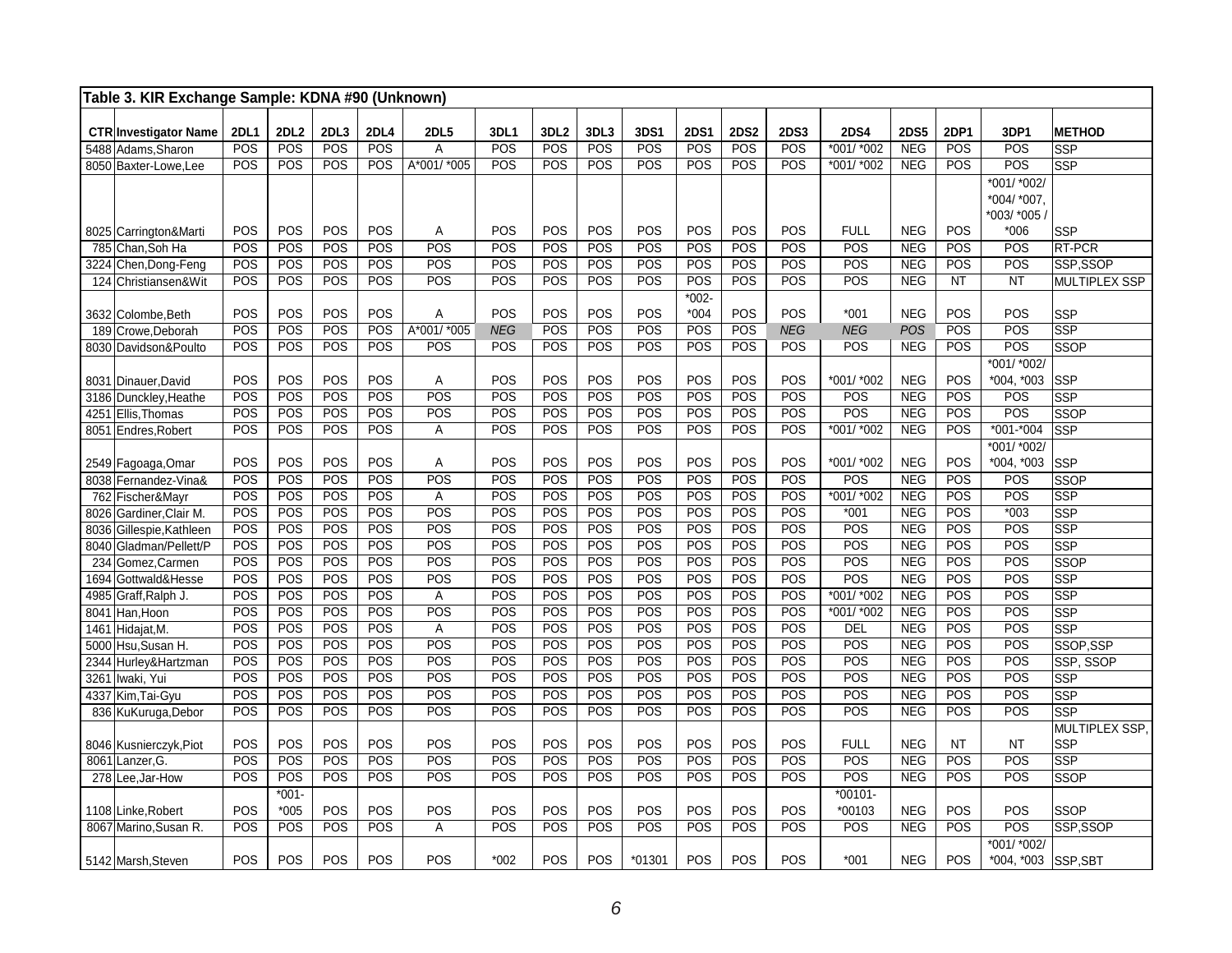| Table 3. KIR Exchange Sample: KDNA #90 (Unknown) |             |                   |      |             |             |                                         |                 |      |      |                   |             |             |                      |             |             |                                   |                |
|--------------------------------------------------|-------------|-------------------|------|-------------|-------------|-----------------------------------------|-----------------|------|------|-------------------|-------------|-------------|----------------------|-------------|-------------|-----------------------------------|----------------|
| <b>CTR Investigator Name</b>                     | <b>2DL1</b> | 2DL2              | 2DL3 | <b>2DL4</b> | <b>2DL5</b> | 3DL1                                    | 3DL2            | 3DL3 | 3DS1 | <b>2DS1</b>       | <b>2DS2</b> | <b>2DS3</b> | <b>2DS4</b>          | <b>2DS5</b> | <b>2DP1</b> | 3DP1                              | <b>METHOD</b>  |
| 733 Mytilineos, Joanni                           | POS         | POS               | POS  | POS         | POS         | POS                                     | POS             | POS  | POS  | POS               | POS         | POS         | POS                  | <b>NEG</b>  | POS         | POS                               | lssp           |
| 8039 Noreen. Harriet                             | POS         | POS               | POS  | <b>POS</b>  | POS         | POS                                     | POS             | POS  | POS  | POS               | POS         | POS         | <b>POS</b>           | <b>NEG</b>  | POS         | POS                               | <b>SSOP</b>    |
| 8022 Olerup, Olle                                | POS         | POS               | POS  | POS         | POS         | POS                                     | POS             | POS  | POS  | POS               | POS         | POS         | <b>POS</b>           | <b>NEG</b>  | POS         | POS                               | <b>SSP</b>     |
| 3966 Permpikul&Vejba                             | POS         | POS               | POS  | POS         | POS         | POS                                     | POS             | POS  | POS  | POS               | <b>POS</b>  | POS         | POS                  | <b>NEG</b>  | POS         | POS                               | <b>SSP</b>     |
| 16 Pidwell/Askar                                 | POS         | POS               | POS  | POS         | A           | POS                                     | POS             | POS  | POS  | POS               | POS         | POS         | <b>FULL</b>          | <b>NEG</b>  | POS         | POS                               | SSOP,SSP       |
|                                                  | POS         | $*001-$<br>$*005$ | POS  | POS         | POS         | POS                                     | POS             | POS  | POS  | POS               | POS         | POS         | $*00101 -$<br>*00103 | <b>NEG</b>  | POS         | POS                               | SSOP           |
| 8057 Ray&Balazs<br>3753 Reed&Rajalingam          | POS         | POS               | POS  | POS         | POS         | POS                                     | POS             | POS  | POS  | POS               | POS         | POS         | POS                  | <b>NEG</b>  | POS         | POS                               | SSOP           |
|                                                  |             |                   |      |             |             |                                         |                 |      |      |                   |             |             |                      |             |             | *001/ *002/                       |                |
| 8064 Roberts, Chrissy                            | POS         | POS               | POS  | POS         | POS         | POS                                     | POS             | POS  | POS  | POS               | POS         | POS         | $*001$               | <b>NEG</b>  | POS         | *004, *003                        | <b>WGA-SSP</b> |
| 8060 Rost&Klein                                  | POS         | POS               | POS  | POS         | POS         | POS                                     | POS             | POS  | POS  | POS               | POS         | POS         | POS                  | <b>NEG</b>  | POS         | POS                               | <b>SSOP</b>    |
|                                                  |             |                   |      |             |             |                                         |                 |      |      |                   |             |             |                      |             |             | *001/ *002/                       |                |
| 3410 Schroeder, M.L.                             | POS         | POS               | POS  | POS         | A           | POS                                     | POS             | POS  | POS  | POS               | POS         | POS         | *001/ *002           | <b>NEG</b>  | POS         | *004, *003                        | <b>SSP</b>     |
| 1426 Senitzer David                              | POS         | POS               | POS  | POS         | $A*005$     | $*002$                                  | POS             | POS  | POS  | POS               | POS         | POS         | <b>FULL</b>          | <b>NEG</b>  | POS         | POS                               | MULTIPLEX SSP  |
| 769 Tavoularis, Sofia                            | POS         | POS               | POS  | POS         | $A*005$     | POS                                     | POS             | POS  | POS  | POS               | POS         | POS         | <b>FULL</b>          | <b>NEG</b>  | POS         | POS                               | SSOP,SSP       |
| 230 Thoni, Deborah                               | POS         | POS               | POS  | POS         | POS         | POS                                     | POS             | POS  | POS  | POS               | POS         | POS         | POS                  | <b>NEG</b>  | POS         | POS                               | SSOP           |
| Tilanus, Marcel<br>5451                          | POS         | POS               | POS  | POS         | POS         | POS                                     | POS             | POS  | POS  | POS               | POS         | POS         | POS                  | <b>NEG</b>  | POS         | POS                               | SSOP           |
| 4021<br>Trachtenberg, Eliz                       | POS         | POS               | POS  | POS         | POS         | POS                                     | POS             | POS  | POS  | POS               | POS         | POS         | POS                  | <b>NEG</b>  | POS         | POS                               | MALDI-TOF      |
| 8024<br>Trowsdale, John                          | POS         | POS               | POS  | <b>NT</b>   | POS         | POS                                     | $\overline{NT}$ | NT   | POS  | POS               | POS         | POS         | <b>FULL</b>          | <b>NEG</b>  | POS         | FULL, DEL                         | <b>SSP</b>     |
| 5462 Turner, E.V.                                | POS         | POS               | POS  | POS         | A           | $*001/$<br>$*015/$<br>$*056/$<br>$*057$ | POS             | POS  | POS  | $*002-$<br>$*004$ | POS         | POS         | $*001$               | <b>NEG</b>  | POS         | POS                               | <b>SSOP</b>    |
|                                                  |             |                   |      |             |             |                                         |                 |      |      |                   |             |             |                      |             |             | *001/ *002/                       |                |
| 8053 Tyan, Dolly                                 | POS         | POS               | POS  | POS         | A           | POS                                     | POS             | POS  | POS  | POS               | POS         | POS         | *001/ *002           | <b>NEG</b>  | POS         | *004, *003                        | SSP,SSOP       |
| 8028 Uhrberg, Markus                             | POS         | POS               | POS  | <b>NT</b>   | <b>POS</b>  | POS                                     | POS             | NT   | POS  | POS               | <b>POS</b>  | POS         | POS                  | <b>NEG</b>  | <b>NT</b>   | <b>NT</b>                         | <b>SSP</b>     |
| 3775 Vidan-Jeras, Blan                           | POS         | POS               | POS  | POS         | A           | POS                                     | POS             | POS  | POS  | POS               | POS         | POS         | POS                  | <b>NEG</b>  | POS         | POS                               | <b>SSP</b>     |
| 8023 Vilches, Carlos                             | POS         | POS               | POS  | POS         | POS         | POS                                     | POS             | POS  | POS  | POS               | POS         | POS         | <b>FULL</b>          | <b>NEG</b>  | POS         | FULL, DEL                         | <b>SSP</b>     |
| 8047 Wassmuth, Ralf                              | POS         | POS               | POS  | POS         | POS         | POS                                     | POS             | POS  | POS  | POS               | POS         | POS         | POS                  | <b>NEG</b>  | POS         | POS                               | <b>SSP</b>     |
|                                                  |             |                   |      |             |             |                                         |                 |      |      |                   |             |             |                      |             |             | *001/ *002/<br>$*004,$<br>*00301/ |                |
| 705 Watkins, David I.                            | POS         | POS               | POS  | POS         | A*001/ *005 | POS                                     | POS             | POS  | POS  | POS               | POS         | POS         | *001/ *002           | <b>NEG</b>  | POS         | *00302                            | SSP            |
| 1466 Yu, Neng                                    | POS         | POS               | POS  | POS         | POS         | POS                                     | POS             | POS  | POS  | POS               | POS         | POS         | POS                  | <b>NEG</b>  | POS         | POS                               | SSOP           |
| 5282 Yu_Neng/UMMHC                               | POS         | POS               | POS  | POS         | POS         | POS                                     | POS             | POS  | POS  | POS               | POS         | POS         | POS                  | <b>NEG</b>  | POS         | POS                               | SSP            |
| 713 Zachary, Andrea                              | POS         | POS               | POS  | POS         | A           | POS                                     | POS             | POS  | POS  | POS               | POS         | POS         | POS                  | <b>NEG</b>  | POS         | POS                               | <b>SSP</b>     |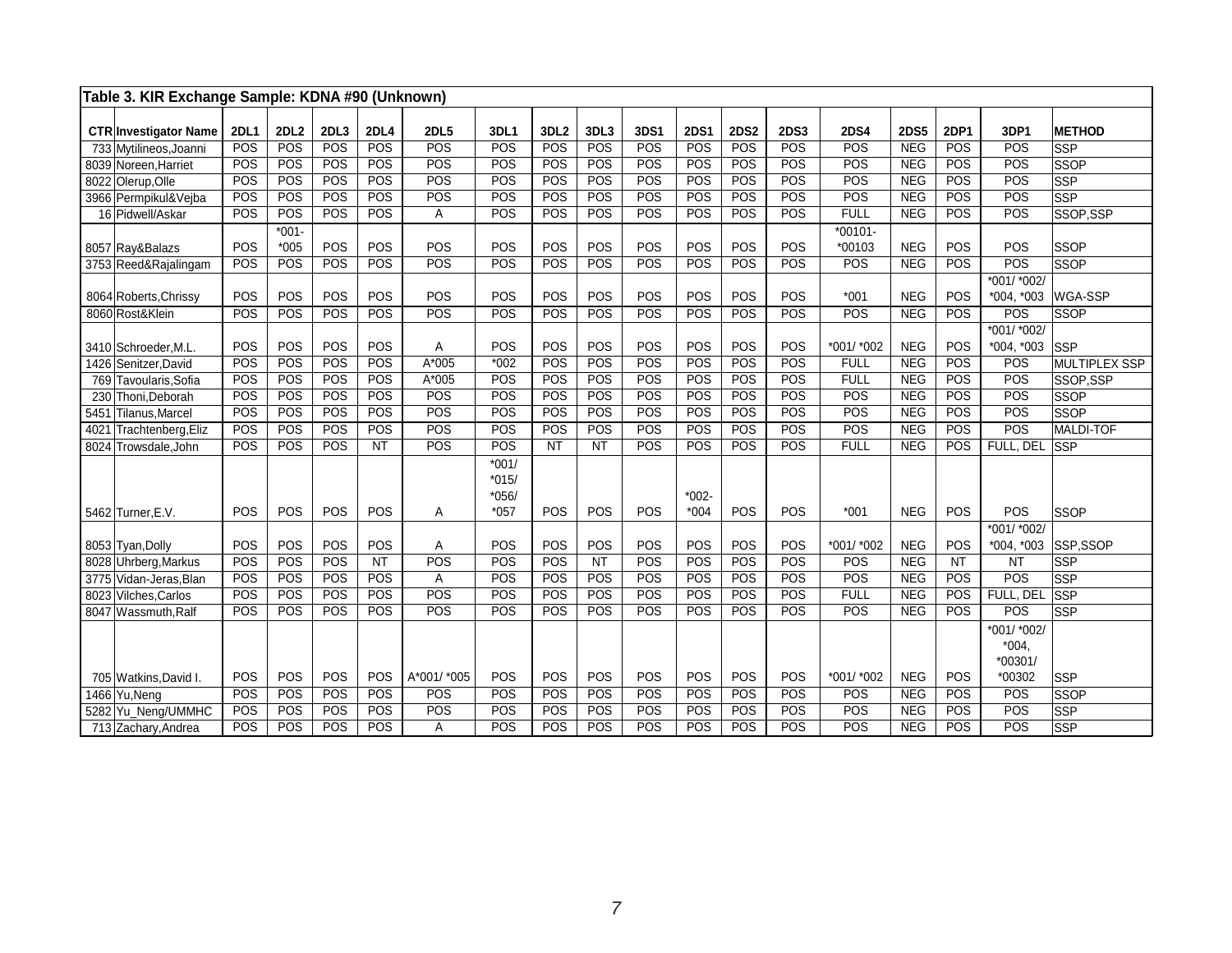| Table 4. KIR Exchange Sample: KDNA #91 (Caucasian) |             |             |            |             |                    |            |                  |            |             |                    |             |                          |                                       |             |                   |                                           |                              |
|----------------------------------------------------|-------------|-------------|------------|-------------|--------------------|------------|------------------|------------|-------------|--------------------|-------------|--------------------------|---------------------------------------|-------------|-------------------|-------------------------------------------|------------------------------|
| <b>CTR Investigator Name</b>                       | <b>2DL1</b> | <b>2DL2</b> | 2DL3       | <b>2DL4</b> | <b>2DL5</b>        | 3DL1       | 3DL <sub>2</sub> | 3DL3       | <b>3DS1</b> | <b>2DS1</b>        | <b>2DS2</b> | <b>2DS3</b>              | <b>2DS4</b>                           | <b>2DS5</b> | 2DP1              | 3DP1                                      | <b>METHOD</b>                |
| 5488 Adams, Sharon                                 | POS         | POS         | POS        | POS         | $\overline{A}$     | POS        | POS              | POS        | POS         | POS                | POS         | <b>NEG</b>               | *003-*007                             | POS         | POS               | POS                                       | <b>SSP</b>                   |
|                                                    |             |             |            |             | $A*001/$           |            |                  |            |             |                    |             |                          | *003/ *004/                           |             |                   |                                           |                              |
| 8050 Baxter-Lowe.Lee                               | POS         | POS         | POS        | POS         | $*005$             | <b>POS</b> | POS              | POS        | POS         | POS                | POS         | <b>NEG</b>               | *006/ *007                            | POS         | POS               | POS                                       | <b>SSP</b>                   |
|                                                    |             |             |            |             |                    |            |                  |            |             |                    |             |                          |                                       |             |                   | *001/ *002/<br>*004/ *007.<br>*003/ *005/ |                              |
| 8025 Carrington&Marti                              | POS         | POS         | POS        | POS         | Α                  | POS        | POS              | POS        | POS         | POS                | POS         | <b>NEG</b>               | <b>DEL</b>                            | POS         | POS               | $*006$                                    | <b>SSP</b>                   |
| 785 Chan, Soh Ha                                   | POS         | <b>POS</b>  | POS        | POS         | POS                | POS        | POS              | <b>POS</b> | POS         | POS                | POS         | NEG                      | POS                                   | POS         | POS               | POS                                       | <b>RT-PCR</b>                |
| 3224 Chen, Dong-Feng                               | POS         | POS         | POS        | POS         | POS                | POS        | POS              | POS        | POS         | POS                | POS         | <b>NEG</b>               | POS                                   | POS         | POS               | POS                                       | SSP,SSOP                     |
| 124 Christiansen& Wit                              | POS         | POS         | POS        | POS         | POS                | POS        | POS              | POS        | POS         | POS                | POS         | <b>NEG</b>               | $\overline{POS}$                      | POS         | <b>NT</b>         | <b>NT</b>                                 | <b>MULTIPLEX SSP</b>         |
| 3632 Colombe, Beth                                 | POS         | POS         | POS        | POS         | A                  | POS        | POS              | POS        | POS         | $*002 -$<br>$*004$ | POS         | <b>NEG</b>               | $*003/*004/$<br>*006/ *007/<br>$*009$ | POS         | POS               | POS                                       | <b>SSP</b>                   |
| 189 Crowe, Deborah                                 | POS         | <b>NEG</b>  | POS        | POS         | $A*001/$<br>$*005$ | POS        | POS              | POS        | POS         | POS                | <b>NEG</b>  | <b>NEG</b>               | *001/ *002                            | POS         | POS               | $*003$                                    | <b>SSP</b>                   |
| 8030 Davidson&Poulto                               | POS         | POS         | POS        | POS         | POS                | POS        | POS              | POS        | POS         | POS                | POS         | <b>NEG</b>               | POS                                   | POS         | POS               | POS                                       | <b>SSOP</b>                  |
| 8031 Dinauer, David                                | POS         | POS         | POS        | POS         | Α                  | POS        | POS              | POS        | POS         | POS                | POS         | <b>NEG</b>               | *003-*007                             | POS         | <b>POS</b>        | *001/ *002/<br>*004, *003                 | <b>SSP</b>                   |
| 3186 Dunckley, Heathe                              | POS         | POS         | POS        | POS         | POS                | POS        | POS              | POS        | POS         | POS                | POS         | <b>NEG</b>               | POS                                   | POS         | POS               | POS                                       | $\overline{\text{SSP}}$      |
| 4251 Ellis, Thomas                                 | POS         | POS         | POS        | POS         | POS                | POS        | POS              | <b>POS</b> | POS         | POS                | POS         | NEG                      | POS                                   | POS         | <b>POS</b>        | POS                                       | <b>SSOP</b>                  |
| 8051 Endres, Robert                                | POS         | POS         | POS        | POS         | Α                  | POS        | POS              | POS        | POS         | POS                | POS         | <b>NEG</b>               | $*003/$ $*004/$<br>*006/ *007         | POS         | POS               | *001-*004                                 | <b>SSP</b>                   |
| 2549 Fagoaga, Omar                                 | POS         | POS         | POS        | POS         | Α                  | POS        | POS              | POS        | POS         | POS                | POS         | <b>NEG</b>               | *003-*007                             | POS         | POS               | *001/ *002/<br>*004, *003                 | SSP                          |
| 8038 Fernandez-Vina&                               | POS         | POS         | POS        | POS         | POS                | POS        | POS              | POS        | POS         | POS                | POS         | <b>NEG</b>               | POS                                   | POS         | POS               | POS                                       | <b>SSOP</b>                  |
| 762 Fischer&Mayr                                   | POS         | POS         | POS        | POS         | A                  | POS        | POS              | POS        | POS         | POS                | POS         | <b>NEG</b>               | $*003 - *007$                         | POS         | POS               | POS                                       | <b>SSP</b>                   |
| 8026 Gardiner, Clair M.                            | POS         | POS         | POS        | POS         | POS                | POS        | POS              | POS        | POS         | POS                | POS         | <b>NEG</b>               | POS                                   | POS         | POS               | $*003$                                    | <b>SSP</b>                   |
| 8036 Gillespie, Kathleen                           | POS         | POS         | POS        | POS         | POS                | POS        | POS              | POS        | POS         | POS                | POS         | <b>NEG</b>               | POS                                   | POS         | POS               | POS                                       | <b>SSP</b>                   |
| 8040 Gladman/Pellett/P                             | POS         | POS         | POS        | POS         | POS                | POS        | POS              | POS        | POS         | POS                | POS         | <b>NEG</b>               | POS                                   | POS         | POS               | POS                                       | <b>SSP</b>                   |
| 234 Gomez, Carmen                                  | POS         | POS<br>POS  | POS        | POS         | POS                | POS<br>POS | POS<br>POS       | POS<br>POS | POS         | POS<br>POS         | POS<br>POS  | <b>NEG</b>               | POS<br>POS                            | POS         | POS               | POS                                       | <b>SSOP</b>                  |
| 1694 Gottwald&Hesse                                | POS<br>POS  | POS         | POS<br>POS | POS<br>POS  | POS<br>Α           | POS        | POS              | POS        | POS<br>POS  | POS                | POS         | <b>NEG</b><br><b>NEG</b> | $*003 - *007$                         | POS<br>POS  | POS<br><b>POS</b> | POS<br>POS                                | <b>SSP</b>                   |
| 4985 Graff, Ralph J.                               |             |             |            |             |                    |            |                  |            |             |                    |             |                          | *003/ *004/                           |             |                   |                                           | <b>SSP</b>                   |
| 8041 Han, Hoon                                     | POS         | POS         | POS        | POS         | POS                | POS        | POS              | POS        | POS         | POS                | POS         | <b>NEG</b>               | $*006$                                | POS         | POS               | POS                                       | <b>SSP</b>                   |
| 1461<br>Hidajat, M.                                | POS         | POS         | POS        | POS         | A                  | POS        | POS              | POS        | POS         | POS                | POS         | <b>NEG</b>               | DEL                                   | POS         | POS               | POS                                       | <b>SSP</b>                   |
| 5000 Hsu, Susan H.                                 | POS         | POS         | POS        | POS         | POS                | POS        | POS              | POS        | POS         | POS                | POS         | <b>NEG</b>               | POS                                   | POS         | POS               | POS                                       | SSOP, SSP                    |
| 2344 Hurley& Hartzman                              | POS         | POS         | POS        | POS         | POS                | POS        | POS              | POS        | POS         | POS                | POS         | <b>NEG</b>               | POS                                   | POS         | POS               | POS                                       | SSP, SSOP                    |
| 3261 Iwaki, Yui                                    | POS         | POS         | POS        | POS         | POS                | POS        | POS              | POS        | POS         | POS                | POS         | <b>NEG</b>               | POS                                   | POS         | POS               | POS                                       | <b>SSP</b>                   |
| 4337 Kim, Tai-Gyu                                  | POS         | POS         | POS        | POS         | POS                | POS        | POS              | POS        | POS         | POS                | POS         | <b>NEG</b>               | POS                                   | POS         | POS               | POS                                       | <b>SSP</b>                   |
| 836 KuKuruga, Debor                                | POS         | POS         | POS        | POS         | POS                | POS        | POS              | POS        | POS         | POS                | POS         | <b>NEG</b>               | POS                                   | POS         | POS               | POS                                       | <b>SSP</b>                   |
| 8046 Kusnierczyk, Piot                             | POS         | POS         | POS        | POS         | POS                | POS        | POS              | POS        | POS         | POS                | POS         | <b>NEG</b>               | <b>DEL</b>                            | POS         | <b>NT</b>         | <b>NT</b>                                 | MULTIPLEX SSP,<br><b>SSP</b> |
| $\overline{806}1$ Lanzer, G.                       | POS         | POS         | POS        | POS         | POS                | POS        | POS              | POS        | POS         | POS                | POS         | <b>NEG</b>               | POS                                   | POS         | POS               | POS                                       | <b>SSP</b>                   |
| 278 Lee, Jar-How                                   | POS         | POS         | POS        | POS         | POS                | POS        | POS              | POS        | POS         | POS                | POS         | <b>NEG</b>               | POS                                   | POS         | POS               | POS                                       | <b>SSOP</b>                  |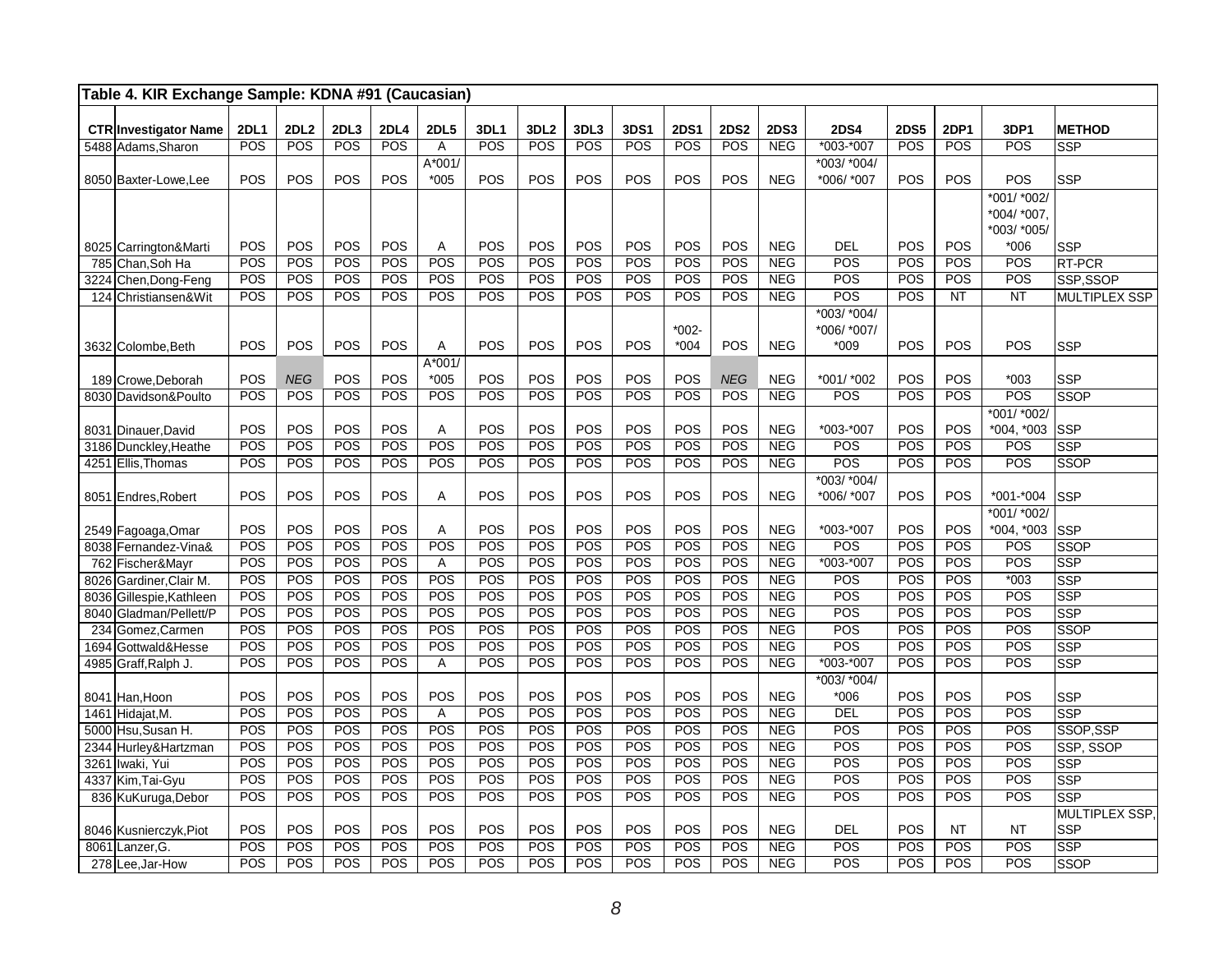|      | Table 4. KIR Exchange Sample: KDNA #91 (Caucasian) |             |                  |      |            |             |                    |                  |           |            |             |             |             |               |                  |             |                  |                      |
|------|----------------------------------------------------|-------------|------------------|------|------------|-------------|--------------------|------------------|-----------|------------|-------------|-------------|-------------|---------------|------------------|-------------|------------------|----------------------|
|      | <b>CTR Investigator Name</b>                       | <b>2DL1</b> | 2DL <sub>2</sub> | 2DL3 | 2DL4       | <b>2DL5</b> | 3DL1               | 3DL <sub>2</sub> | 3DL3      | 3DS1       | <b>2DS1</b> | <b>2DS2</b> | <b>2DS3</b> | <b>2DS4</b>   | <b>2DS5</b>      | <b>2DP1</b> | 3DP1             | <b>METHOD</b>        |
|      |                                                    |             | $*001-$          |      |            |             |                    |                  |           |            |             |             |             | *00103, *003/ |                  |             |                  |                      |
|      |                                                    |             | $*003/$          |      |            |             |                    |                  |           |            |             |             |             | *004/ *006-   |                  |             |                  |                      |
|      | 1108 Linke, Robert                                 | POS         | $*005$           | POS  | POS        | POS         | POS                | POS              | POS       | POS        | POS         | POS         | <b>NEG</b>  | $*009$        | POS              | POS         | POS              | <b>SSOP</b>          |
|      | 8067 Marino, Susan R.                              | POS         | POS              | POS  | POS        | Α           | POS                | POS              | POS       | POS        | POS         | POS         | <b>NEG</b>  | POS           | POS              | POS         | POS              | SSP,SSOP             |
|      |                                                    |             |                  |      |            |             |                    |                  |           |            |             |             |             | $*003/ *004/$ |                  |             |                  |                      |
|      |                                                    |             |                  |      |            |             |                    |                  |           |            |             |             |             | *006/ *007/   |                  |             | *001/ *002/      |                      |
|      | 5142 Marsh Steven                                  | POS         | POS              | POS  | POS        | POS         | POS                | POS              | POS       | *01301     | POS         | POS         | <b>NEG</b>  | $*009$        | POS              | POS         | $*004, *003$     | SSP,SBT              |
|      | 733 Mytilineos, Joanni                             | POS         | POS              | POS  | POS        | POS         | POS                | POS              | POS       | POS        | POS         | POS         | <b>NEG</b>  | POS           | $\overline{POS}$ | POS         | POS              | <b>SSP</b>           |
|      | 8039 Noreen, Harriet                               | POS         | POS              | POS  | POS        | POS         | POS                | POS              | POS       | <b>POS</b> | POS         | POS         | <b>NEG</b>  | POS           | POS              | POS         | POS              | <b>SSOP</b>          |
|      | 8022 Olerup, Olle                                  | POS         | POS              | POS  | POS        | POS         | POS                | POS              | POS       | POS        | POS         | POS         | <b>NEG</b>  | POS           | POS              | POS         | POS              | <b>SSP</b>           |
|      | 3966 Permpikul&Vejba                               | POS         | POS              | POS  | POS        | POS         | POS                | POS              | POS       | POS        | POS         | POS         | NEG         | POS           | POS              | POS         | POS              | <b>SSP</b>           |
|      | 16 Pidwell/Askar                                   | POS         | POS              | POS  | POS        | Α           | POS                | POS              | POS       | POS        | POS         | POS         | <b>NEG</b>  | <b>DEL</b>    | POS              | POS         | POS              | SSOP,SSP             |
|      |                                                    |             | $*001 -$         |      |            |             |                    |                  |           |            |             |             |             | *00103, *003/ |                  |             |                  |                      |
|      |                                                    |             | $*003/$          |      |            |             |                    |                  |           |            |             |             |             | *004/ *006-   |                  |             |                  |                      |
|      | 8057 Ray&Balazs                                    | POS         | $*005$           | POS  | POS        | POS         | POS                | POS              | POS       | POS        | POS         | POS         | <b>NEG</b>  | $*009$        | POS              | <b>POS</b>  | POS              | <b>SSOP</b>          |
|      | 3753 Reed&Rajalingam                               | POS         | POS              | POS  | POS        | POS         | POS                | POS              | POS       | POS        | POS         | POS         | <b>NEG</b>  | POS           | POS              | POS         | POS              | <b>SSOP</b>          |
|      |                                                    |             |                  |      |            |             |                    |                  |           |            |             |             |             | *003/ *004/   |                  |             | *001/ *002/      |                      |
|      | 8064 Roberts, Chrissy                              | POS         | POS              | POS  | POS        | POS         | POS                | POS              | POS       | POS        | POS         | POS         | <b>NEG</b>  | *006- *009    | POS              | POS         | $*004, *003$     | <b>WGA-SSP</b>       |
|      | 8060 Rost&Klein                                    | POS         | POS              | POS  | POS        | POS         | POS                | POS              | POS       | POS        | POS         | POS         | NEG         | <b>POS</b>    | POS              | POS         | POS              | <b>SSOP</b>          |
|      |                                                    |             |                  |      |            |             |                    |                  |           |            |             |             |             |               |                  |             | $*001/*002/$     |                      |
|      | 3410 Schroeder, M.L.                               | POS         | POS              | POS  | POS        | Α           | POS                | POS              | POS       | POS        | POS         | POS         | <b>NEG</b>  | *003-*007     | POS              | POS         | $*004, *003$     | <b>SSP</b>           |
|      | 1426 Senitzer, David                               | POS         | POS              | POS  | POS        | $A*001$     | $*00401$           | POS              | POS       | POS        | POS         | POS         | <b>NEG</b>  | <b>DEL</b>    | POS              | POS         | POS              | <b>MULTIPLEX SSP</b> |
| 769  | Tavoularis, Sofia                                  | POS         | POS              | POS  | POS        | A*001       | POS                | POS              | POS       | <b>POS</b> | POS         | POS         | <b>NEG</b>  | DEL           | POS              | POS         | POS              | SSOP, SSP            |
| 230  | Thoni, Deborah                                     | POS         | POS              | POS  | POS        | POS         | POS                | POS              | POS       | POS        | POS         | POS         | NEG         | POS           | POS              | POS         | POS              | <b>SSOP</b>          |
| 5451 | Tilanus, Marcel                                    | POS         | POS              | POS  | POS        | POS         | POS                | POS              | POS       | POS        | POS         | POS         | NEG         | POS           | POS              | POS         | POS              | SSOP                 |
| 4021 | Trachtenberg, Eliz                                 | POS         | POS              | POS  | POS        | POS         | POS                | POS              | POS       | POS        | POS         | POS         | <b>NEG</b>  | POS           | POS              | POS         | POS              | <b>MALDI-TOF</b>     |
| 8024 | Trowsdale, John                                    | POS         | POS              | POS  | <b>NT</b>  | POS         | POS                | <b>NT</b>        | <b>NT</b> | <b>POS</b> | POS         | POS         | NEG         | <b>DEL</b>    | POS              | POS         | FULL, DEL        | <b>SSP</b>           |
|      |                                                    |             |                  |      |            |             | $*001/$<br>$*004/$ |                  |           |            |             |             |             |               |                  |             |                  |                      |
|      |                                                    |             |                  |      |            |             | $*015/$            |                  |           |            |             |             |             | *003/ *004/   |                  |             |                  |                      |
|      |                                                    |             |                  |      |            |             | *056/              |                  |           |            | $*002-$     |             |             | *006/ *007/   |                  |             |                  |                      |
|      | 5462 Turner, E.V.                                  | POS         | POS              | POS  | POS        | Α           | $*057$             | POS              | POS       | POS        | $*004$      | POS         | <b>NEG</b>  | $*009$        | POS              | <b>POS</b>  | POS              | <b>SSOP</b>          |
|      |                                                    |             |                  |      |            |             |                    |                  |           |            |             |             |             |               |                  |             | *001/ *002/      |                      |
|      | 8053 Tyan, Dolly                                   | POS         | POS              | POS  | POS        | Α           | POS                | POS              | POS       | POS        | POS         | POS         | <b>NEG</b>  | *003-*007     | POS              | POS         | $*004, *003$     | SSP,SSOP             |
|      | 8028 Uhrberg, Markus                               | POS         | POS              | POS  | NT         | POS         | POS                | POS              | NT        | POS        | POS         | POS         | <b>NEG</b>  | POS           | POS              | <b>NT</b>   | <b>NT</b>        | <b>SSP</b>           |
|      | 3775 Vidan-Jeras, Blan                             | POS         | POS              | POS  | POS        | Α           | POS                | POS              | POS       | POS        | POS         | POS         | <b>NEG</b>  | POS           | POS              | POS         | POS              | <b>SSP</b>           |
| 8023 | Vilches, Carlos                                    | POS         | POS              | POS  | POS        | POS         | POS                | POS              | POS       | POS        | POS         | POS         | <b>NEG</b>  | <b>DEL</b>    | POS              | POS         | <b>FULL, DEL</b> | <b>SSP</b>           |
|      | 8047 Wassmuth, Ralf                                | POS         | POS              | POS  | POS        | POS         | POS                | POS              | POS       | <b>POS</b> | POS         | POS         | <b>NEG</b>  | POS           | POS              | POS         | POS              | <b>SSP</b>           |
|      |                                                    |             |                  |      |            |             |                    |                  |           |            |             |             |             |               |                  |             | *001/ *002/      |                      |
|      |                                                    |             |                  |      |            |             |                    |                  |           |            |             |             |             |               |                  |             | $*004.$          |                      |
|      |                                                    |             |                  |      |            | A*001/      |                    |                  |           |            |             |             |             | *003/ *004/   |                  |             | *00301/          |                      |
|      | 705 Watkins, David I.                              | POS         | POS              | POS  | <b>POS</b> | $*005$      | POS                | POS              | POS       | POS        | POS         | POS         | <b>NEG</b>  | *006/ *007    | POS              | POS         | *00302           | <b>SSP</b>           |
| 1466 | Yu.Nena                                            | POS         | POS              | POS  | POS        | POS         | POS                | POS              | POS       | POS        | POS         | POS         | <b>NEG</b>  | POS           | POS              | POS         | POS              | <b>SSOP</b>          |
|      | 5282 Yu_Neng/UMMHC                                 | POS         | POS              | POS  | POS        | POS         | POS                | POS              | POS       | <b>POS</b> | POS         | POS         | <b>NEG</b>  | POS           | POS              | POS         | <b>POS</b>       | <b>SSP</b>           |
|      | 713 Zachary, Andrea                                | POS         | POS              | POS  | POS        | Α           | POS                | POS              | POS       | <b>POS</b> | POS         | POS         | <b>NEG</b>  | POS           | POS              | POS         | POS              | <b>SSP</b>           |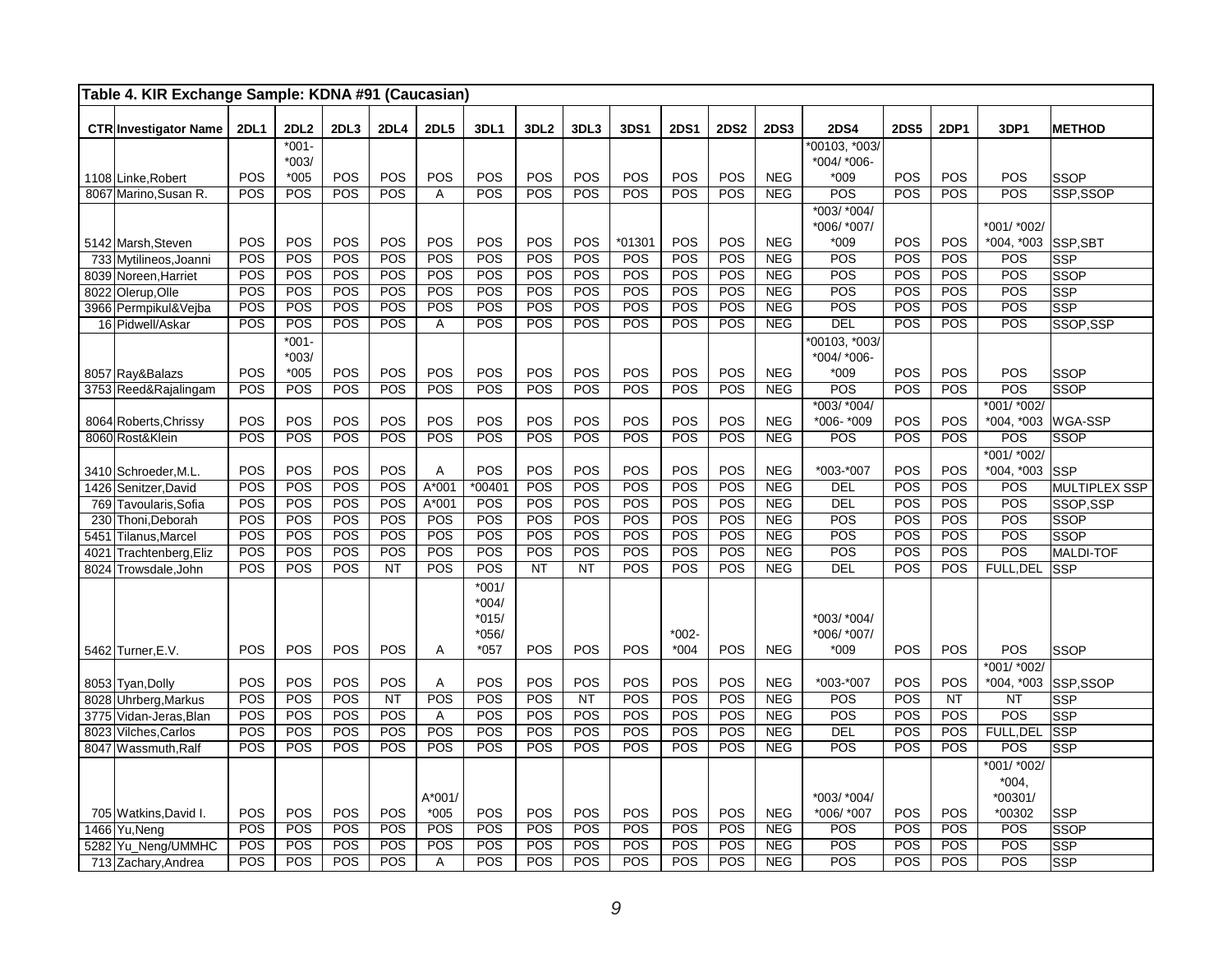| Table 5. KIR Exchange Sample: KDNA #92 (Hispanic) |             |                          |            |                   |                    |            |                  |            |            |             |                          |                          |                  |                   |            |                 |                      |
|---------------------------------------------------|-------------|--------------------------|------------|-------------------|--------------------|------------|------------------|------------|------------|-------------|--------------------------|--------------------------|------------------|-------------------|------------|-----------------|----------------------|
| <b>CTR Investigator Name</b>                      | <b>2DL1</b> | <b>2DL2</b>              | 2DL3       | <b>2DL4</b>       | <b>2DL5</b>        | 3DL1       | 3DL <sub>2</sub> | 3DL3       | 3DS1       | <b>2DS1</b> | <b>2DS2</b>              | <b>2DS3</b>              | <b>2DS4</b>      | <b>2DS5</b>       | 2DP1       | 3DP1            | <b>METHOD</b>        |
| 5488 Adams, Sharon                                | POS         | <b>NEG</b>               | POS        | <b>POS</b>        | A                  | POS        | POS              | POS        | <b>POS</b> | POS         | <b>NEG</b>               | <b>NEG</b>               | *001/ *002       | POS               | POS        | $*003$          | SSP                  |
|                                                   |             |                          |            |                   |                    |            |                  |            |            |             |                          |                          |                  |                   |            |                 |                      |
| 8050 Baxter-Lowe.Lee                              | POS         | <b>NEG</b>               | POS        | POS               | A*001/ *005        | POS        | POS              | POS        | POS        | POS         | <b>NEG</b>               | <b>NEG</b>               | *001/ *002       | POS               | POS        | $*003$          | <b>SSP</b>           |
|                                                   |             |                          |            |                   |                    |            |                  |            |            |             |                          |                          |                  |                   |            | $*003/$ $*005/$ |                      |
| 8025 Carrington&Marti                             | POS         | <b>NEG</b>               | POS        | POS               | Α                  | POS        | POS              | POS        | POS        | POS         | <b>NEG</b>               | <b>NEG</b>               | <b>FULL</b>      | POS               | POS        | $*006$          | SSP                  |
| 785 Chan, Soh Ha                                  | POS         | <b>NEG</b>               | POS        | POS               | POS                | POS        | POS              | POS        | POS        | POS         | <b>NEG</b>               | <b>NEG</b>               | POS              | POS               | POS        | POS             | <b>RT-PCR</b>        |
| Chen, Dong-Feng<br>3224                           | POS         | <b>NEG</b>               | POS        | POS               | POS                | POS        | POS              | POS        | POS        | POS         | <b>NEG</b>               | <b>NEG</b>               | POS              | POS               | POS        | POS             | SSOP,SSP             |
| 124 Christiansen&Wit                              | POS         | <b>NEG</b>               | POS        | POS               | POS                | POS        | POS              | POS        | POS        | POS         | <b>NEG</b>               | <b>NEG</b>               | POS              | POS               | <b>NT</b>  | <b>NT</b>       | <b>MULTIPLEX SSP</b> |
|                                                   |             |                          |            |                   |                    |            |                  |            |            | $*002 -$    |                          |                          |                  |                   |            |                 |                      |
| 3632 Colombe, Beth                                | POS         | <b>NEG</b>               | POS        | <b>POS</b>        | Α                  | POS        | POS              | POS        | <b>POS</b> | $*004$      | <b>NEG</b>               | <b>NEG</b>               | $*001$           | POS               | POS        | POS             | <b>SSP</b>           |
|                                                   |             | <b>POS</b>               | POS        |                   |                    |            |                  |            |            |             |                          |                          |                  |                   |            |                 |                      |
| 189 Crowe, Deborah<br>8030 Davidson&Poulto        | POS<br>POS  | <b>POS</b>               | POS        | <b>POS</b><br>POS | A*001/ *005<br>POS | POS<br>POS | POS<br>POS       | POS<br>POS | POS<br>POS | POS<br>POS  | POS<br><b>POS</b>        | <b>NEG</b><br><b>POS</b> | *003-*007<br>POS | POS<br>POS        | POS<br>POS | POS<br>POS      | <b>SSP</b><br>SSOP   |
| 8031 Dinauer, David                               | POS         | <b>NEG</b>               | POS        | POS               | А                  | POS        | POS              | POS        | POS        | POS         | <b>NEG</b>               | <b>NEG</b>               | *001/ *002       | POS               | POS        | $*003$          | <b>SSP</b>           |
| 3186 Dunckley, Heathe                             | POS         | <b>NEG</b>               | POS        | POS               | POS                | POS        | POS              | POS        | POS        | POS         | NEG                      | <b>NEG</b>               | POS              | POS               | POS        | POS             | SSP                  |
| Ellis, Thomas<br>4251                             | POS         | <b>NEG</b>               | POS        | POS               | POS                | POS        | POS              | POS        | POS        | POS         | <b>NEG</b>               | <b>NEG</b>               | POS              | POS               | POS        | POS             | SSOP                 |
| 8051<br>Endres, Robert                            | POS         | NEG                      | POS        | POS               | Α                  | POS        | POS              | POS        | POS        | POS         | <b>NEG</b>               | <b>NEG</b>               | $*001/*002$      | POS               | POS        | $*003$          | SSP                  |
| 2549 Fagoaga, Omar                                | POS         | <b>NEG</b>               | POS        | POS               | A                  | POS        | POS              | POS        | POS        | POS         | <b>NEG</b>               | <b>NEG</b>               | $*001/*002$      | POS               | POS        | $*003$          | SSP                  |
| 8038<br>Fernandez-Vina&                           | POS         | <b>NEG</b>               | POS        | POS               | POS                | POS        | POS              | POS        | POS        | POS         | <b>NEG</b>               | <b>NEG</b>               | POS              | POS               | POS        | POS             | <b>SSOP</b>          |
| 762 Fischer&Mayr                                  | POS         | <b>NEG</b>               | POS        | POS               | A                  | POS        | POS              | POS        | POS        | POS         | <b>NEG</b>               | <b>NEG</b>               | *001/ *002       | POS               | POS        | $*003$          | SSP                  |
| Gardiner, Clair M.<br>8026                        | POS         | <b>NEG</b>               | POS        | POS               | POS                | POS        | POS              | POS        | POS        | POS         | <b>NEG</b>               | <b>NEG</b>               | $*001$           | POS               | POS        | POS             | <b>SSP</b>           |
| Gillespie, Kathleen<br>8036                       | POS         | <b>NEG</b>               | POS        | POS               | POS                | POS        | POS              | POS        | POS        | POS         | <b>NEG</b>               | <b>NEG</b>               | POS              | POS               | POS        | POS             | SSP                  |
| 8040<br>Gladman/Pellett/P                         | POS         | <b>NEG</b>               | POS        | POS               | POS                | POS        | POS              | POS        | POS        | POS         | <b>NEG</b>               | <b>NEG</b>               | POS              | POS               | POS        | POS             | <b>SSP</b>           |
| Gomez, Carmen<br>234                              | POS         | <b>NEG</b>               | POS        | POS               | POS                | POS        | POS              | POS        | POS        | POS         | <b>NEG</b>               | <b>NEG</b>               | POS              | POS               | POS        | POS             | SSOP                 |
| Gottwald&Hesse<br>1694                            | POS         | <b>NEG</b>               | POS        | POS               | POS                | POS        | POS              | POS        | POS        | POS         | <b>NEG</b>               | <b>NEG</b>               | $\overline{POS}$ | POS               | POS        | POS             | SSP                  |
| 4985<br>Graff, Ralph J.                           | POS         | <b>NEG</b>               | POS        | POS               | Α                  | POS        | POS              | POS        | POS        | POS         | <b>NEG</b>               | <b>NEG</b>               | *001/ *002       | POS               | POS        | $*003$          | SSP                  |
| 8041 Han, Hoon                                    | POS         | <b>NEG</b>               | POS        | POS               | POS                | POS        | POS              | POS        | POS        | POS         | <b>NEG</b>               | <b>NEG</b>               | $*001/*002$      | POS               | POS        | $*003$          | SSP                  |
| Hidajat, M.<br>1461                               | POS         | <b>NEG</b>               | POS        | POS               | Α                  | POS        | POS              | POS        | POS        | POS         | <b>NEG</b>               | <b>NEG</b>               | DEL              | POS               | POS        | $*003$          | SSP                  |
| Hsu, Susan H.<br>5000                             | POS         | <b>NEG</b>               | POS        | POS               | POS                | POS        | POS<br>POS       | POS        | POS<br>POS | POS         | <b>NEG</b>               | <b>NEG</b>               | POS              | POS               | POS<br>POS | POS             | SSOP,SSP             |
| 2344<br>Hurley&Hartzman                           | POS<br>POS  | <b>NEG</b><br><b>NEG</b> | POS<br>POS | POS<br>POS        | POS<br>POS         | POS<br>POS | POS              | POS<br>POS | POS        | POS<br>POS  | <b>NEG</b><br><b>NEG</b> | NEG<br><b>NEG</b>        | POS<br>POS       | <b>POS</b><br>POS | POS        | POS<br>POS      | <b>SSP, SSOP</b>     |
| 3261<br>Iwaki, Yui<br>4337 Kim, Tai-Gyu           | POS         | <b>NEG</b>               | POS        | $\overline{POS}$  | POS                | POS        | POS              | POS        | POS        | POS         | <b>NEG</b>               | <b>NEG</b>               | $\overline{POS}$ | POS               | POS        | POS             | <b>SSP</b><br>SSP    |
| 836 KuKuruga, Debor                               | POS         | <b>NEG</b>               | POS        | POS               | POS                | POS        | POS              | POS        | POS        | POS         | <b>NEG</b>               | <b>NEG</b>               | POS              | POS               | POS        | POS             | <b>SSP</b>           |
|                                                   |             |                          |            |                   |                    |            |                  |            |            |             |                          |                          |                  |                   |            |                 | MULTIPLEX SSP,       |
| 8046 Kusnierczyk, Piot                            | POS         | <b>NEG</b>               | POS        | POS               | POS                | POS        | POS              | POS        | POS        | POS         | <b>NEG</b>               | <b>NEG</b>               | <b>FULL</b>      | POS               | <b>NT</b>  | <b>NT</b>       | <b>SSP</b>           |
| 8061 Lanzer, G.                                   | POS         | NEG                      | POS        | POS               | POS                | POS        | <b>POS</b>       | POS        | POS        | POS         | <b>NEG</b>               | <b>NEG</b>               | POS              | POS               | POS        | POS             | <b>SSP</b>           |
| 278 Lee, Jar-How                                  | POS         | <b>NEG</b>               | POS        | POS               | POS                | POS        | POS              | POS        | POS        | POS         | <b>NEG</b>               | <b>NEG</b>               | POS              | POS               | POS        | POS             | <b>SSOP</b>          |
|                                                   |             |                          |            |                   |                    |            |                  |            |            |             |                          |                          | $*00101-$        |                   |            |                 |                      |
| 1108 Linke, Robert                                | POS         | <b>NEG</b>               | POS        | POS               | POS                | POS        | POS              | POS        | POS        | POS         | <b>NEG</b>               | <b>NEG</b>               | *00103           | POS               | POS        | POS             | <b>SSOP</b>          |
| 8067 Marino, Susan R.                             | POS         | <b>NEG</b>               | POS        | POS               | A                  | POS        | POS              | POS        | POS        | POS         | <b>NEG</b>               | <b>NEG</b>               | POS              | POS               | POS        | POS             | SSOP,SSP             |
| 5142 Marsh, Steven                                | POS         | <b>NEG</b>               | POS        | <b>POS</b>        | POS                | $*01502$   | POS              | POS        | $*01301$   | POS         | <b>NEG</b>               | <b>NEG</b>               | $*001$           | POS               | POS        | $*003$          | SSP, SBT             |
| 733 Mytilineos, Joanni                            | POS         | <b>NEG</b>               | POS        | POS               | POS                | POS        | POS              | POS        | POS        | POS         | <b>NEG</b>               | NEG                      | POS              | POS               | POS        | POS             | SSP                  |
| 8039 Noreen, Harriet                              | POS         | <b>NEG</b>               | POS        | <b>POS</b>        | POS                | POS        | POS              | POS        | POS        | POS         | <b>NEG</b>               | <b>NEG</b>               | POS              | POS               | POS        | POS             | <b>SSOP</b>          |
| 8022 Olerup, Olle                                 | POS         | <b>NEG</b>               | POS        | POS               | POS                | POS        | POS              | POS        | POS        | POS         | <b>NEG</b>               | <b>NEG</b>               | POS              | POS               | POS        | POS             | SSP                  |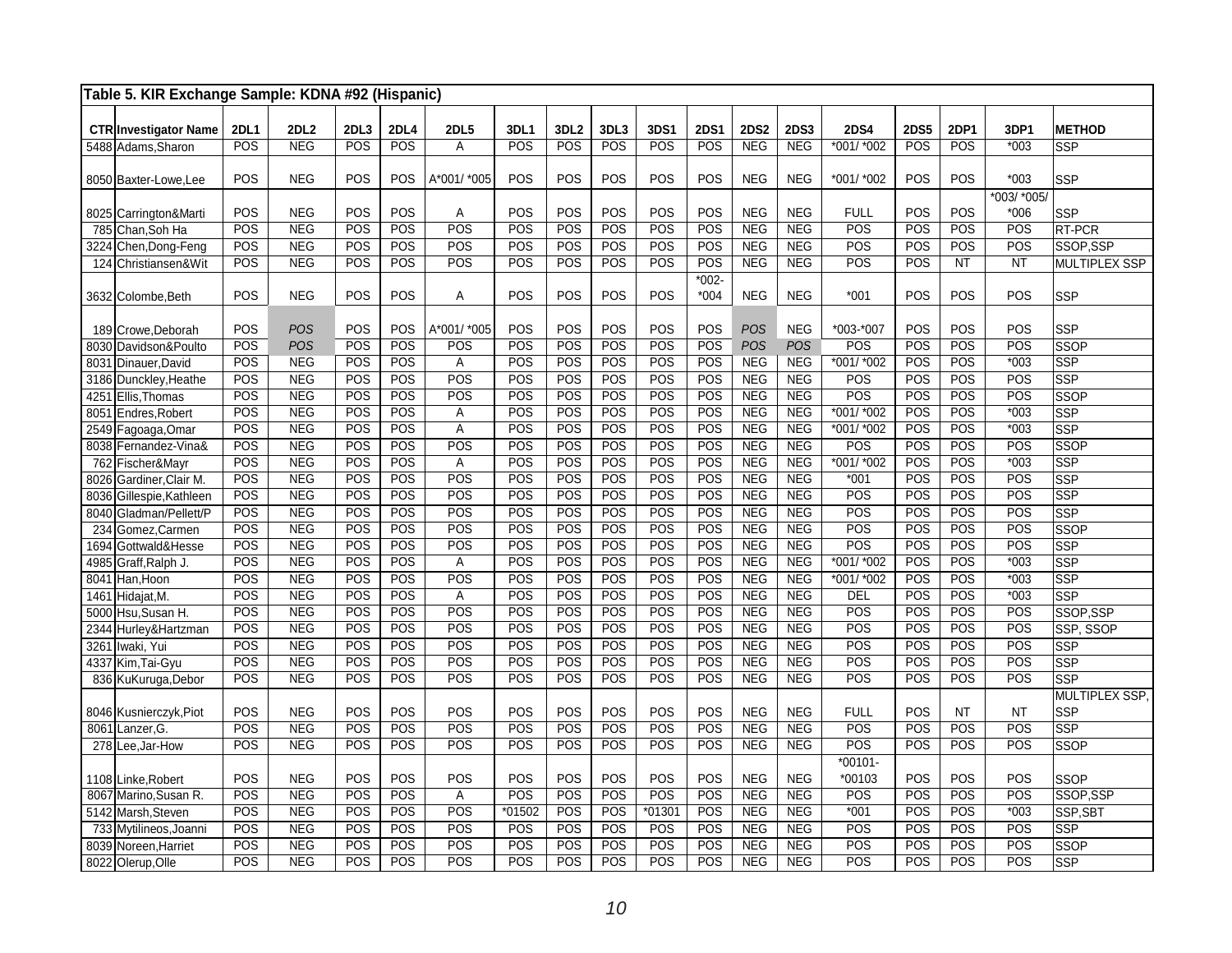|      | Table 5. KIR Exchange Sample: KDNA #92 (Hispanic) |             |            |      |             |             |            |                  |            |      |             |             |             |             |             |            |             |                      |
|------|---------------------------------------------------|-------------|------------|------|-------------|-------------|------------|------------------|------------|------|-------------|-------------|-------------|-------------|-------------|------------|-------------|----------------------|
|      |                                                   |             |            |      |             |             |            |                  |            |      |             |             |             |             |             |            |             |                      |
|      | <b>CTR Investigator Name</b>                      | <b>2DL1</b> | 2DL2       | 2DL3 | <b>2DL4</b> | <b>2DL5</b> | 3DL1       | 3DL <sub>2</sub> | 3DL3       | 3DS1 | <b>2DS1</b> | <b>2DS2</b> | <b>2DS3</b> | <b>2DS4</b> | <b>2DS5</b> | 2DP1       | 3DP1        | <b>METHOD</b>        |
|      | 3966 Permpikul&Vejba                              | POS         | <b>NEG</b> | POS  | POS         | POS         | POS        | POS              | POS        | POS  | POS         | <b>NEG</b>  | <b>NEG</b>  | POS         | POS         | POS        | POS         | <b>SSP</b>           |
|      | 16 Pidwell/Askar                                  | POS         | NEG        | POS  | <b>POS</b>  | A           | <b>POS</b> | POS              | POS        | POS  | POS         | <b>NEG</b>  | <b>NEG</b>  | <b>FULL</b> | POS         | POS        | POS         | SSOP,SSP             |
|      |                                                   |             |            |      |             |             |            |                  |            |      |             |             |             | $*00101-$   |             |            |             |                      |
|      | 8057 Ray&Balazs                                   | POS         | <b>NEG</b> | POS  | POS         | POS         | POS        | POS              | POS        | POS  | POS         | <b>NEG</b>  | <b>NEG</b>  | *00103      | POS         | POS        | POS         | SSOP                 |
|      | 3753 Reed&Rajalingam                              | POS         | <b>NEG</b> | POS  | POS         | POS         | POS        | POS              | POS        | POS  | POS         | <b>NEG</b>  | <b>NEG</b>  | POS         | POS         | POS        | POS         | SSOP                 |
|      | 8064 Roberts, Chrissy                             | POS         | <b>NEG</b> | POS  | POS         | POS         | POS        | POS              | POS        | POS  | POS         | <b>NEG</b>  | <b>NEG</b>  | $*001$      | POS         | POS        | $*003$      | WGA-SSP              |
|      | 8060 Rost&Klein                                   | POS         | <b>NEG</b> | POS  | POS         | POS         | POS        | POS              | POS        | POS  | POS         | <b>NEG</b>  | <b>NEG</b>  | POS         | POS         | POS        | POS         | <b>SSOP</b>          |
|      | 3410 Schroeder, M.L.                              | POS         | <b>NEG</b> | POS  | POS         | A           | POS        | POS              | POS        | POS  | POS         | <b>NEG</b>  | <b>NEG</b>  | *001/ *002  | POS         | POS        | $*003$      | <b>SSP</b>           |
|      | 1426 Senitzer, David                              | POS         | <b>NEG</b> | POS  | POS         | A*001       | *01502     | POS              | POS        | POS  | POS         | <b>NEG</b>  | <b>NEG</b>  | <b>FULL</b> | POS         | POS        | POS         | <b>MULTIPLEX SSP</b> |
|      |                                                   |             |            |      |             |             |            |                  |            |      |             |             |             |             |             |            | *003/ *005/ |                      |
|      | 769 Tavoularis.Sofia                              | POS         | <b>NEG</b> | POS  | POS         | A*001       | POS        | POS              | POS        | POS  | POS         | <b>NEG</b>  | <b>NEG</b>  | <b>FULL</b> | POS         | POS        | $*006$      | SSOP.SSP             |
|      | 230 Thoni.Deborah                                 | POS         | <b>NEG</b> | POS  | POS         | POS         | POS        | POS              | POS        | POS  | POS         | <b>NEG</b>  | <b>NEG</b>  | POS         | POS         | POS        | POS         | <b>SSOP</b>          |
|      | 5451 Tilanus, Marcel                              | POS         | <b>NEG</b> | POS  | POS         | POS         | POS        | POS              | POS        | POS  | POS         | <b>NEG</b>  | <b>NEG</b>  | POS         | POS         | POS        | POS         | <b>SSOP</b>          |
| 4021 | Trachtenberg, Eliz                                | POS         | <b>NEG</b> | POS  | POS         | POS         | POS        | POS              | POS        | POS  | POS         | <b>NEG</b>  | <b>NEG</b>  | POS         | POS         | POS        | POS         | <b>MALDI-TOF</b>     |
|      | 8024 Trowsdale, John                              | POS         | <b>NEG</b> | POS  | <b>NT</b>   | POS         | POS        | <b>NT</b>        | <b>NT</b>  | POS  | POS         | <b>NEG</b>  | <b>NEG</b>  | <b>FULL</b> | POS         | POS        | <b>DEL</b>  | <b>SSP</b>           |
|      |                                                   |             |            |      |             |             | $*001/$    |                  |            |      |             |             |             |             |             |            |             |                      |
|      |                                                   |             |            |      |             |             | $*015/$    |                  |            |      |             |             |             |             |             |            |             |                      |
|      |                                                   |             |            |      |             |             | $*056/$    |                  |            |      | $*002-$     |             |             |             |             |            |             |                      |
|      | 5462 Turner, E.V.                                 | POS         | <b>NEG</b> | POS  | POS         | Α           | $*057$     | POS              | POS        | POS  | $*004$      | <b>NEG</b>  | <b>NEG</b>  | $*001$      | <b>POS</b>  | POS        | POS         | SSOP                 |
|      | 8053 Tyan, Dolly                                  | POS         | <b>NEG</b> | POS  | POS         | A           | POS        | POS              | POS        | POS  | POS         | <b>NEG</b>  | <b>NEG</b>  | $*001/*002$ | POS         | POS        | $*003$      | SSP,SSOP             |
|      | 8028 Uhrberg, Markus                              | POS         | <b>NEG</b> | POS  | <b>NT</b>   | POS         | POS        | POS              | <b>NT</b>  | POS  | POS         | <b>NEG</b>  | <b>NEG</b>  | POS         | POS         | <b>NT</b>  | <b>NT</b>   | SSP                  |
|      | 3775 Vidan-Jeras.Blan                             | POS         | <b>NEG</b> | POS  | POS         | Α           | POS        | POS              | POS        | POS  | POS         | <b>NEG</b>  | <b>NEG</b>  | POS         | POS         | POS        | POS         | <b>SSP</b>           |
|      | 8023 Vilches, Carlos                              | POS         | <b>NEG</b> | POS  | <b>POS</b>  | POS         | POS        | POS              | POS        | POS  | POS         | <b>NEG</b>  | <b>NEG</b>  | <b>FULL</b> | POS         | POS        | DEL         | <b>SSP</b>           |
|      | 8047 Wassmuth.Ralf                                | POS         | <b>NEG</b> | POS  | POS         | POS         | POS        | POS              | POS        | POS  | POS         | <b>NEG</b>  | <b>NEG</b>  | <b>POS</b>  | POS         | POS        | POS         | SSP                  |
|      |                                                   |             |            |      |             |             |            |                  |            |      |             |             |             |             |             |            |             |                      |
|      | 705 Watkins, David I.                             | POS         | <b>NEG</b> | POS  | POS         | A*001/ *005 | POS        | POS              | POS        | POS  | POS         | <b>NEG</b>  | <b>NEG</b>  | *001/ *002  | POS         | POS        | $*003$      | <b>SSP</b>           |
|      | 1466 Yu.Nena                                      | POS         | <b>NEG</b> | POS  | <b>POS</b>  | POS         | POS        | POS              | POS        | POS  | POS         | <b>NEG</b>  | <b>NEG</b>  | POS         | POS         | POS        | POS         | <b>SSOP</b>          |
|      | 5282 Yu_Neng/UMMHC                                | POS         | <b>NEG</b> | POS  | POS         | POS         | POS        | POS              | POS        | POS  | POS         | <b>NEG</b>  | <b>NEG</b>  | POS         | POS         | POS        | POS         | SSP                  |
|      | 713 Zachary, Andrea                               | POS         | NEG        | POS  | POS         | A           | POS        | POS              | <b>POS</b> | POS  | POS         | <b>NEG</b>  | <b>NEG</b>  | POS         | POS         | <b>POS</b> | $*003$      | <b>SSP</b>           |